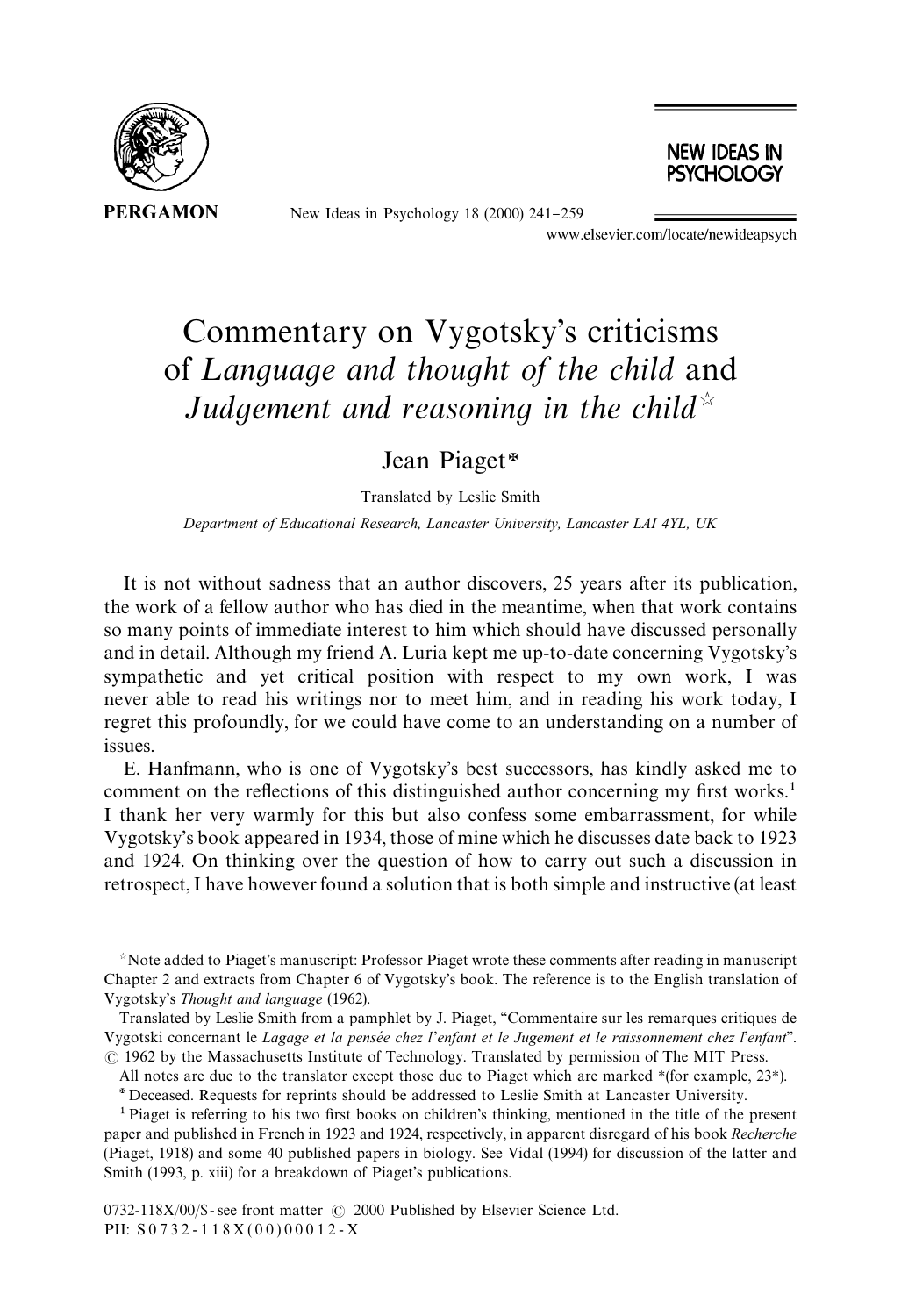for me), namely to ascertain whether what I have done since then confirms or invalidates Vygotsky's criticisms. The answer is both yes and no: on certain issues I find myself more in agreement with Vygotsky than I would have been in 1934, while on other issues I now have better arguments for answering him than would previously have been the case.

# PART 1

We can begin with two separate questions both of which relate to Chapter 2 of Vygotsky's book, one concerning egocentrism in general and the other concerning egocentric language. Vygotsky, if I correctly understand him, does not agree with me over the notion of intellectual egocentrism in the child, but he does recognize the existence of what I call egocentric language<sup>2</sup> which he sees as the point of departure of internalized language which develops later and which, in his view, can be used for both autistic and logical purposes. Let us then take up these two questions separately.

## 1. Cognitive egocentrism

The main problem raised by Vygotsky is basically that of the adaptive and functional nature of the activities of the child  $-$  and of every human being. On this point I certainly agree with him in the main; all I have written (after my first five books) on the *Origins of intelligence* as the sensory–motor level and on the genesis of logico-mathematical operations through actions makes it easy for me today to locate the beginnings of thinking in a context of adaptation which has a more and more biological sense.

<sup>2</sup> *Language*. This term is usually, but not always, translated as *speech* in the 1962 English version of this paper. There are two reasons for using *Language*. One is that this term appears in the English translations of Piaget's *Language and thought of the child* as well as in Vygotsky's *Thought and language*. The second is that Piaget never denies that young children speak to other people. But he does deny that the language used by young children in speaking to other people satisfies the criteria applicable to objective communication. It is in this sense that egocentric language is not social, namely that it fails to match the minimum conditions of successful communication. Piaget expressly notes int he next paragraph but one of the present paper that adaptation, of which human communication is taken to be a specific instance, is not always successful, citing systematic errors as a principal case of incomplete adaptation. In his *Sociological studies* (Piaget,  $1977/1995$ , Chapters 2-3), Piaget identifies a set of conditions whose satisfaction is, in his view, required by successful communication. The distinction between a process or activity and its successful outcome is also central to the first postulate of the equilibration model discussed by Piaget (1985a), Section 1). Since *language* and *thought* appear in the titles of works by Piaget and Vygotsky, it is worth recalling that the German *Gedanke* (*thought*) is used in the sense of *proposition* by one of the founders of modern logic (Frege, 1967). Thus the issue addressed by Piaget and Vygotsky concerns propositional identity in communicative exchanges: is one and the same proposition used in a self-identical way by both partners through an exchange? The issue is further discussed by Smith (1995a). See also Notes 24 and 53 below.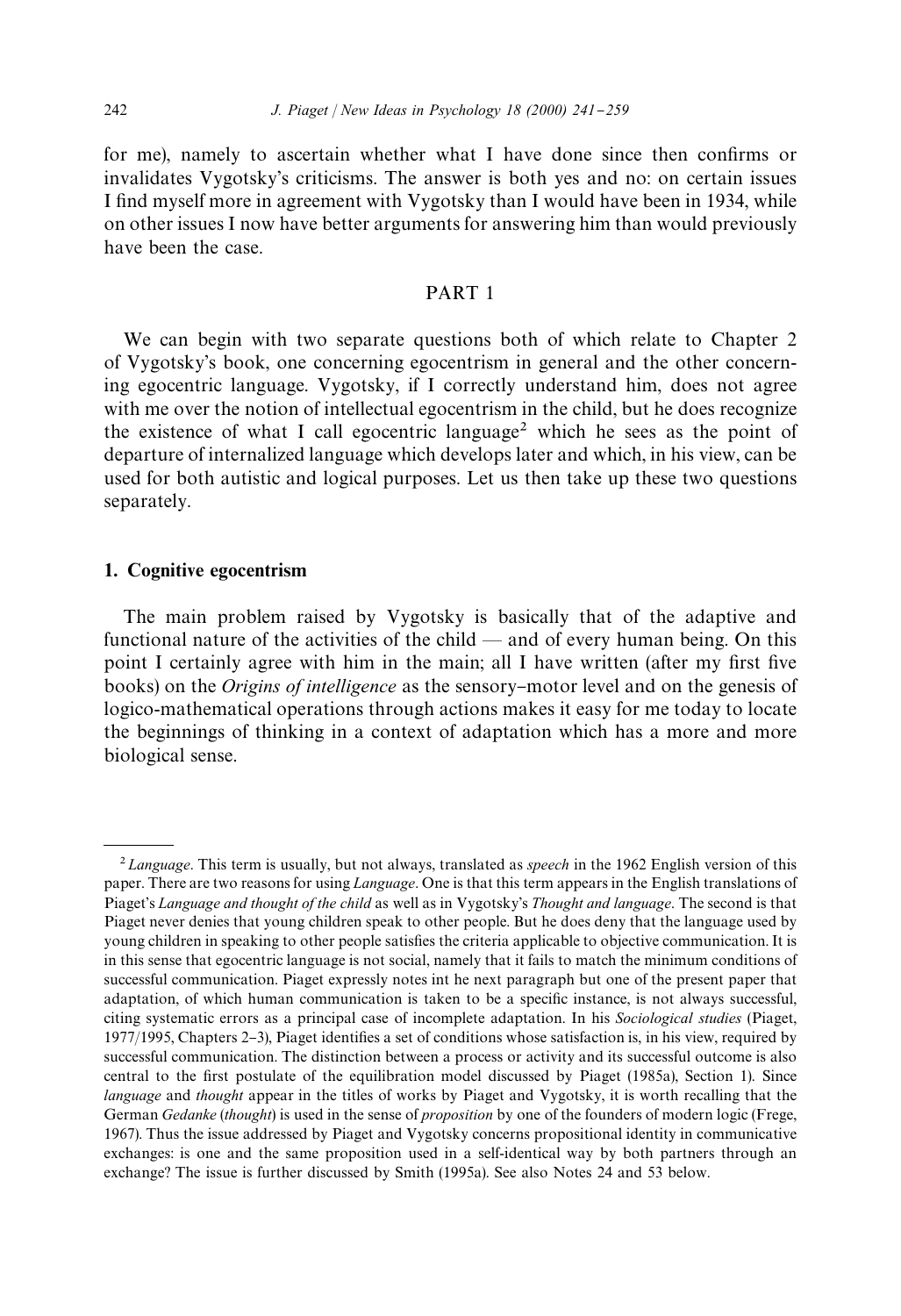And yet to say that every exchange between the child and his environment tends towards adaptation is not to say that this adaptation is successful from the outset. It is necessary to guard against an excessive bio-social optimism into which Vygotsky sometimes seems to fall. In fact there are two possible limits on any adaptive effort.

(1) The subject may not yet have acquired or constructed the instruments or organs of adaptation for the accomplishment of certain tasks, because the construction of such instruments is sometimes very long and difficult. This is the case with logical operations whose first equilibrated systems are not completed<sup>3</sup> until the age of seven or eight years (see *The child*'*s conception of number*, *The child*'*s conception of space*, etc.).

(2) Adaptation is an equilibrium between an assimilation of objects to actionstructures and an *accommodation* of these structures to the objects, where such structures may be inborn, or may be under construction through action, or may be already formed though the progressive organisation of actions. It can always happen that any such equilibrium satisfactory with the result that the effort towards adaptation may lead to systematic errors.

Such systematic errors are found at all levels in the hierarchy of behavior. In the field of perception, for example, which passes as the one in which adaptation is most successful, nearly every perception embodies its share of "illusion". After studying for 20 years the evolution of these systematic errors from childhood to adulthood, I have just written a book on *The mechanisms of perception* in which I have tried to trace back these varied effects to general mechanisms based on centration in looking<sup>4</sup> thus raising problems which are very close to those of egocentrism. At the level of affective life, a great deal of optimism would be required to believe that our elementary, interpersonal feelings are always well adapted and that reactions such as jealousy, envy, vanity, etc., which are doubtless universal, do not equally reveal different forms of "systematic errors" in the individual's affective perspective.<sup>5</sup> In the domain of thought, the whole history of science from geocentrism to the Copernican revolution, from the false absolutes of Aristotle's physics to the relativity of Galileo's principle of inertia and to Einstein's relativity, etc. shows that centuries are required to be free (and then only partially) from "systematic errors" due to illusions arising from the immediate point of view as opposed to "decentred" systems.<sup>6</sup>

The central idea, then, that I have tried to express by means of the term intellectual *egocentrism* (no doubt a bad choice) is that progress in knowledge occurs neither as simple addition nor as additive stratification, as if richer knowledge came along merely to augment weaker knowledge, but that this progress rests equally on the

<sup>&</sup>lt;sup>3</sup> *S'achèvent*. The development of a structure is stated to have two phases: preparation and completion. It is a strict consequence of this claim that there are always earlier and multiple forms of all levels of thinking manifest well before the ages stated. See also Piaget (1960, p. 14).

<sup>&</sup>lt;sup>4</sup> Centration du regard is translated as *fixation of centration* in *The mechanisms of perception* (Piaget, 1969, p. 78). However, Piaget's point is that egocentrism is instantiated in perceptual activities, for example in looking at an object. Note that the French edition of *The mechanisms of perception* was published in 1961 just prior to the present reply to the English publication of Vygotsky's book.

<sup>5</sup> See Piaget (1981).

<sup>6</sup> See Piaget and Garcia (1989).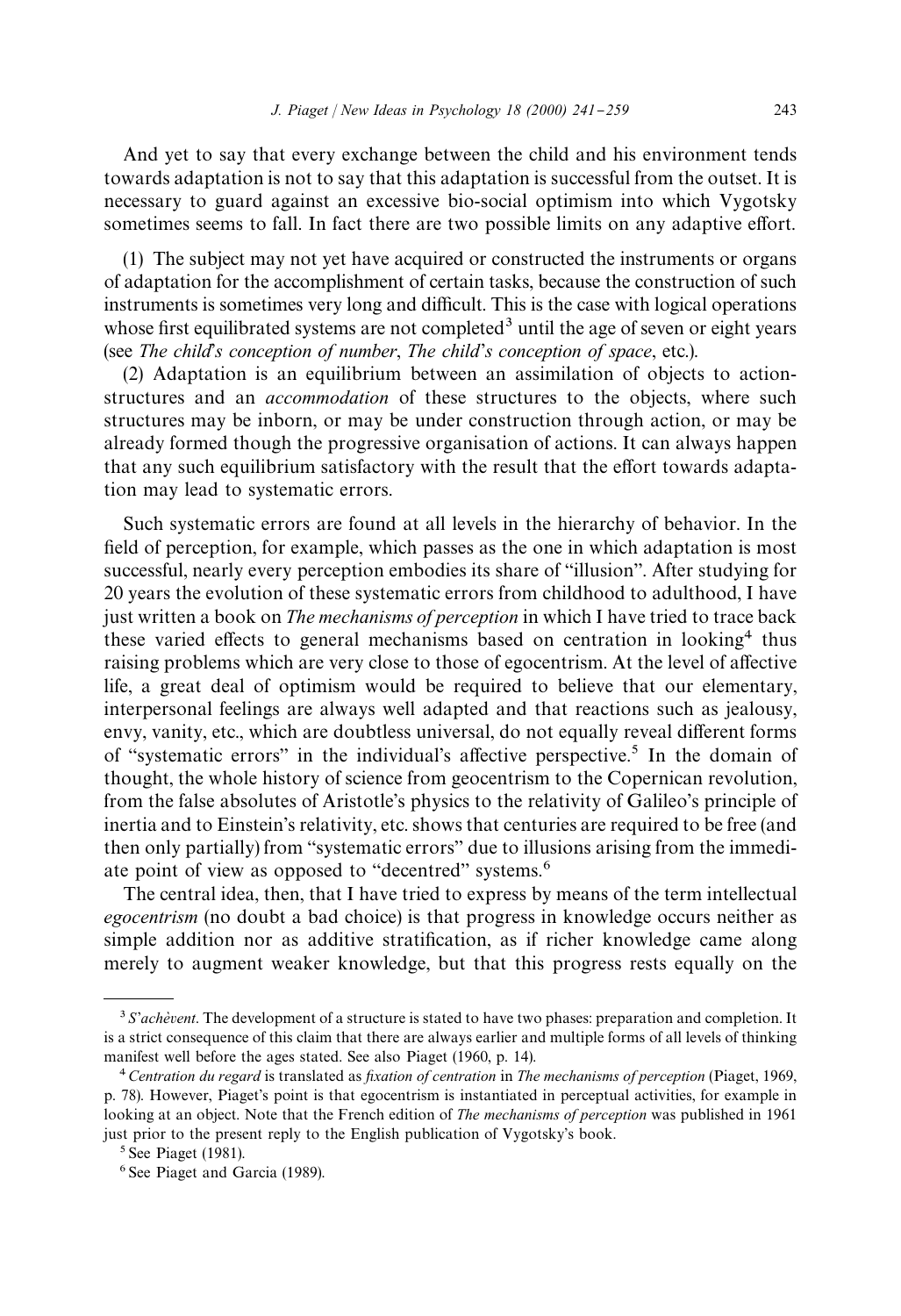continual recasting and correction of earlier points of view through a process which is as retroactive as it is additive. This process consists in the endless correction of earlier "systematic errors" or those which arise along the way. Now this process of correction seems to obey a well-defined law of evolution, which is the law of *decentration*. A gigantic effort in decentration was required, even by small child as shown in my account (accepted by Vygotsky) of the development of the notion of brother, in the understanding on the part of a boy who has a brother that this brother has himself as a brother as well and that this notion therefore depends on a completely reciprocal relation, not on an "absolute" property.<sup>7</sup> Similarly (in recent studies not available to Vygotsky), the understanding that one road can be longer than another which ends at the same point, thus separating the (metrical) notion *length* and the ordinal notion *far*, requires the "decentration" of thought which is initially centered on the end-point alone and the construction of objective relations between the starting-point and end-point.<sup>8</sup>

It is precisely to designate this initial failure in decentration that I have used the word *egocentrism*. It might have been better to say simply centrism, but since initial centrations are always relative to one's own action, I said egocentrism whilst at the same time specifying that this was a matter of intellectual, cognitive and unconscious egocentrism with no relation at all to what in ordinary language is called *egocentrism* (hypertrophy of self-consciousness). Cognitive egocentrism, as I have tried to make clear, stems from non-differentiation between one's own and other possible points of view and in no way at all from an individualism which precedes relations with other people (as in the position taken by Rousseau which has occasionally been imputed to me, a surprising misapprehension which Vygotsky to be sure did not share).<sup>9</sup>

Once this point is clarified, it becomes evident that egocentrism so defined goes way beyond social egocentrism, to which we shall return later in connection with egocentric language. Specifically, my studies on *The construction of reality in the child* have led me to observe quite systematic forms of egocentrism at the sensory–motor level: for example, sensory–motor space, which at its outset consists in a plurality of spaces (buccal, tactile-kinaesthetic, etc.) centered on one's own body, at about 18 months, through a decentration truly comparable to a Copernican revolution, space becomes a singly homogenous container in which all objects are situated, including one's own body.<sup>10</sup>

Let us turn, then, to what most troubles Vygotsky in my notion of egocentrism: its relationship to the autism of Bleuler and to Freud's *"Lustprinzip*". On the first point, Vygotsky, who is a specialist on schizophrenia, does not deny, as some of my French critics do, that a certain amount of autism is normal for all people, which my teacher

<sup>7</sup>The reference is apparently to Vygotsky (1986, pp. 158, 193). See also Piaget (1928, Chapter 2, Section 3) and Piaget, Henriques and Ascher (1992, Chapter 7).

<sup>8</sup> See Piaget (1960, p. 79) for discussion of the child's notion of far.

 $9$  J. J. Rousseau's claim in Emile (1974, p. 71) that "childhood is the sleep of reason" is compatible with Piaget's account of the development of rational thinking during childhood. Yet Emile is also, and somewhat inconsistently, attributed mature intellectual capacities such as understanding a fable (p. 80). In Piaget's view, children wake up to reason gradually with minimal, but never zero, rational abilities and knowledge during the earliest years.

 $10$  There are differing interpretations of Piaget's claim that development during infancy embodies a Copernican revolution, which are discussed by Smith (1987).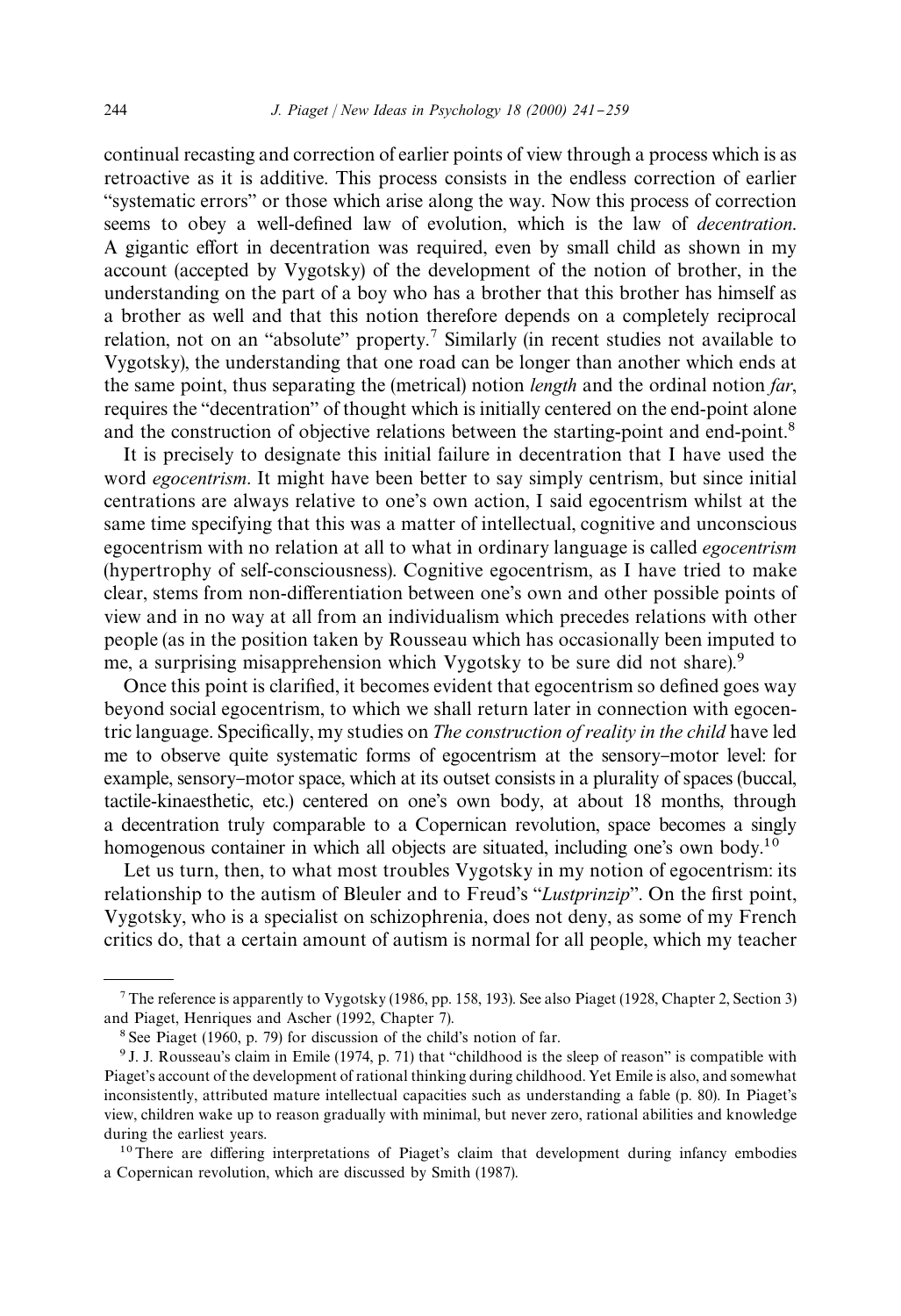Bleuler also admitted.<sup>11</sup> He finds only that I have over-emphasized the resemblances between egocentrism and autism without bringing out the difference sufficiently, and in this he is certainly right. But if this is what I did, it is because these resemblances, which Vygotsky does not deny, seemed illuminating to me in the explanation of the genesis of symbolic games in children (see *Play, dreams and imitation in childhood*), where that "non-directed and autistic thought" which Bleuler speaks of and which I tried to explain in terms of a predominance of assimilation over accommodation in the child's early play is often manifest.

As for the "pleasure principle" which Freud locates genetically before the "reality" principle", Vygotsky is again right when he reproaches me for having accepted this over-simplified sequence too uncritically.<sup>12</sup> The fact that all behavior is adaptive and that all adaptation is always some (stable or unstable) form of equilibrium between assimilation and accommodation permits us simultaneously (1) to account for the precocious manifestations of the *Lustprinzip* by means of the affective aspect of the frequent predominance of assimilation and (2) to vindicate Vygotsky's reservations when he maintains that adaptation to reality always goes hand in glove with both need and pleasure (since even when assimilation predominates, it is always accompanied by some form of accommodation).

On the other hand, I cannot follow Vygotsky when he assumes that once having separated need from pleasure with respect to their function of adaptation to reality<sup>13</sup> (which I think all the same I never did, or at least quickly corrected: see *The origins of intelligence in the child*<sup>14</sup>), I found myself obliged to conceive of "realist" or objective thought as independent of concrete needs, as pure thought which seeks out proof solely for its own satisfaction. On this point, all of my subsequent work on the genesis of intellectual operations through action itself and on the genesis of logical structures through action-coordination sufficiently demonstrates that I do not separate thought

<sup>13</sup> The reference is apparently to Vygotsky (1986, p. 38). But it is not clear that Piaget's position is the one here imputed to him. In the very first paragraph of chapter 1 of *Language and thought of the child*, Piaget  $(1922)$  raises the question "what are the needs which a child tends to satisfy when he talks?" Note that Piaget's answer is not summarized until the end of the companion text (see the footnote to *Judgment and reasoning in the child* [Piaget, 1928, p. 199]). In the later text, Piaget's answer is that "the social need to share the thought of others and to communicate out own with success is at the root of out need for verification. Proof is the outcome of discussion ... We have therefore given it the name of egocentric, which indicates that this type of thought is still autistic in its structure but that its interests tend not merely toward organic or 'ludistic' satisfaction as in pure autism, but towards intellectual adaptation as in adult thought" (pp. 204–205; my amended translation). The point is that human needs may have an emotional and non-rational origin in the mind (cf. Freud's account of the psyche) and so become manifest as pseudo-rationality (cf. Pareto's account (1963) of "residues" to which Piaget makes reference [1995, Chapter 1] and at the outset of Section 4 in this paper). Yet successful communication is dependent on rational norms to the extent that it is objective. The question posed by Piaget about the child's need to communicate concerns how exactly rationality takes precedence over subjectivity in human communication.

<sup>14</sup> In his *Origins of intelligence in the child* (1953), Piaget claims that a need, such as a need for repetition (p. 32), is also endowed with value by a subject whose need this is (p. 43), where any need is ultimately defined as assimilatory activity (p. 408).

 $11$  An available text in English is Bleuler (1924).

 $12$  The reference is apparently to Freud (1929). See Vygotsky's comments (1986, pp. 37–39) on the implications of this commitment for an account of the development of rational thinking.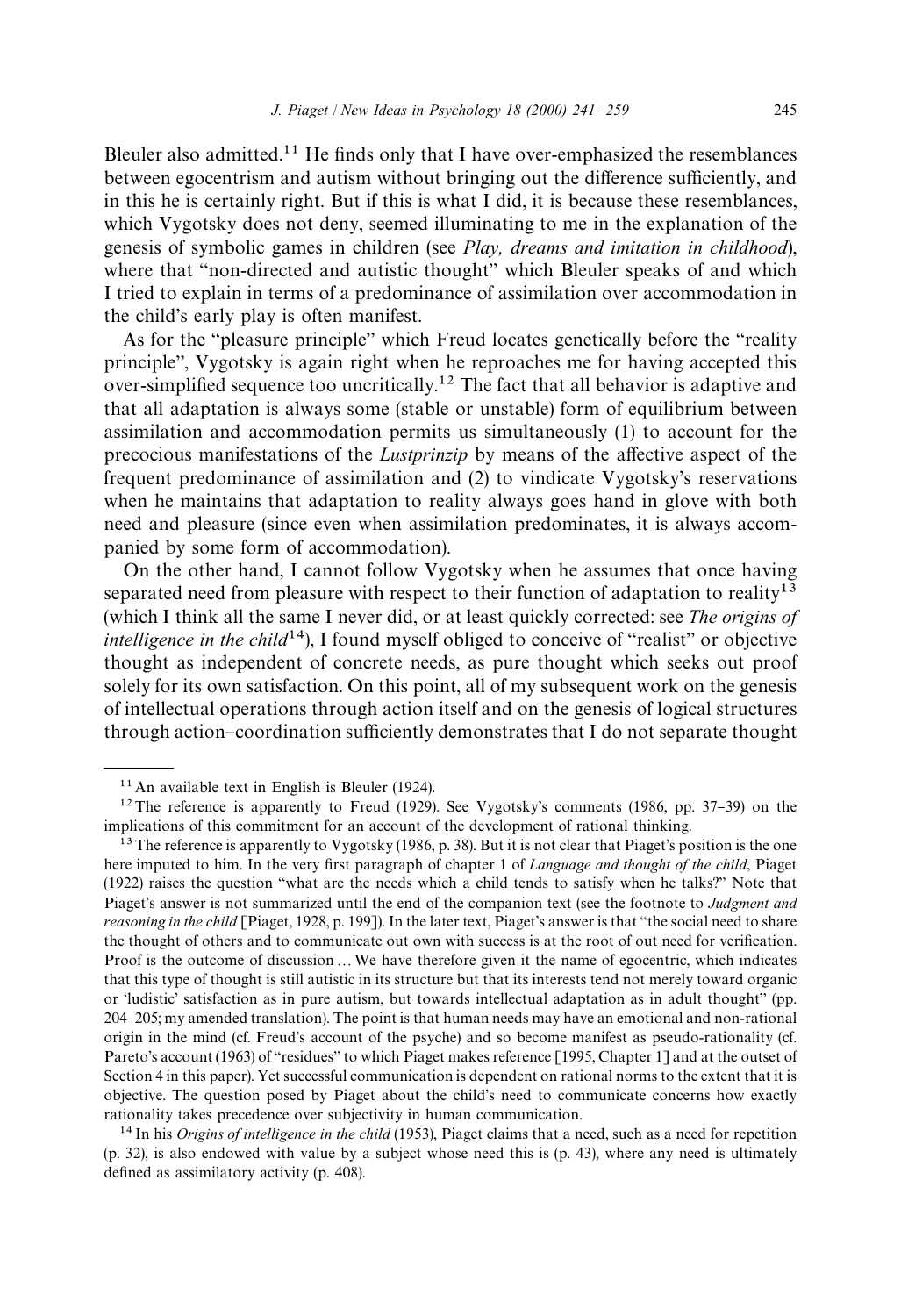from action. It took me some time to see, it is true, that the roots of logical operations lie deeper than, linguistic connections and that my early study showed a preoccupation with thought at the level of language.<sup>15</sup> This leads us to the second point.

## 2. Egocentric language

There is no reason for cognitive egocentrism, characterized by preferential unconscious centration or, as we have always more simply put this, characterized by "non-differentiation of points of view", not to have a similar application to interindividual relationships, in particular to those which are conveyed though language. To take an example from adult life  $-$  one which has indeed been experienced by all psychologists  $-$  every notice teacher discovers sooner to later that his first lectures were incomprehensible because he was talking with respect to his own point of view, only gradually and with difficulty realizing that it is not easy to place oneself in the point of view of students who do not know what he knows about the subject matter to be taught. Here's a second example: the whole art of discussion consists principally in knowing how to place oneself in the point of view capacity, discussion is useless  $-$  as indeed it often is, even among psychologists! $16$ 

It is for this reason that in trying to study the relations between thought and language from the standpoint of cognitive centrations and decentrations, I have tried to see whether there is an egocentric language which is distinct from cooperative language in the strict sense. In my first book *The language and thought of the child*  $(I)$  have since regretted publishing this book first, for I would have been better understood had I begun with *The child*'*s conception of the world*, which was then in preparation), I devoted three chapters to this problem.<sup>17</sup> In the second of these chapters, I studied conversations and especially discussions between children in order to bring out the difficulties which they experience in going beyond their own point of view. In the third chapter, I tried to provide evidence for this outcome through a little experiment on children's mutual understanding of causal explanation. To clarify what are for me crucial findings, I then presented in the first chapter an inventory of spontaneous language used by children with each other, trying to distinguish the contribution, on the open hand, of monologues and "collective monologues" and, on

<sup>&</sup>lt;sup>15</sup> Piaget stated that his initial studies of children's thinking were limited due to an over-reliance on linguistic criteria (Piaget, 1947; for a review, see Smith (1993), Section 11)). A similar criticism appears in Piaget's "Autobiography" (1952b).

 $16$ This ironical remark has a counter-part in the claim made by Vuyk (1981) that Piagetian research has often been marked by a "dialogue of the deaf".

 $17$  Piaget is here referring to the three opening chapters of the first edition of his book, which was initially published in French in 1922, namely: "The functions of language in two children aged six" (Chapter 1); "Types and stages of conversation of children between the ages of four and seven" (Chapter 2); "Understanding and verbal explanation between children of the same age between the years of six and eight" (Chapter 3). In the third French edition, published in 1948, a new chapter was added, "The measure of egocentric language in verbal communication between the adult and the child and in verbal exchanges between children", appearing the Chapter 2 in the third edition French edition in 1948 but as Chapter 6 in the third English edition (1959).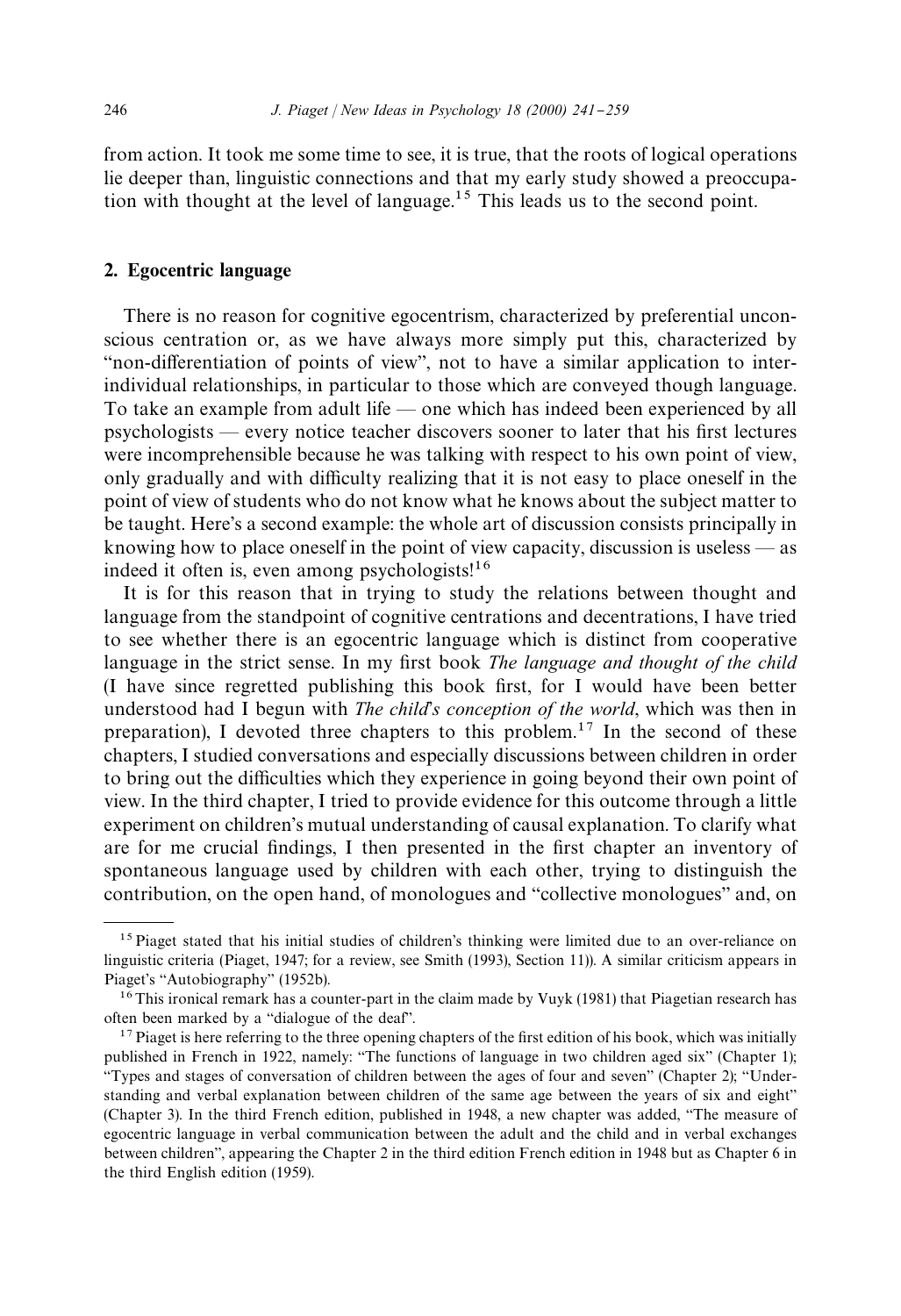the other, of adaptive communication, whilst cherishing the hope of finding in this way a kind of measure of verbal egocentrism.

But, and this at first sight was surprising though now and with hindsight explicable, all the opponents (and they are legion!) of the notion of egocentrism chose (almost) exclusively to attack the first chapter without seeing the connection with the other two and therefore, as I have increasingly come to believe, without understanding the meaning of this notion! One critic, who set out to show that I was wrong, went so far as to take for a criterion of egocentric language the number of propositions in which the child talks about himself, as if one could not talk about oneself in a way that is not egocentric. In an otherwise excellent paper on language which appeared in Carmichael's *Manual of child psychology*, D. McCarthy drew the conclusion that the long debates on this subject have been useless without, however, in any way giving an explanation of the real import of the notion of verbal egocentrism.<sup>18</sup>

Before returning to Vygotsky, I should like to set forth myself what seems to me to remain significant in the positive and negative evidence gathered by my few "followers" and many opponents.

1. The measurement of egocentric language has shown that there are very great environmental and situational variations, so that contrary to my initial hopes we do not possess from this a valid measure of intellectual egocentrism, not even of verbal egocentrism.19

2. The phenomenon itself, whose frequency in relation to children at different developmental levels we had set out to test, as well as its decline with age, has not been invalidated because it has seldom been understood.<sup>20</sup> Viewed in terms of distorting centrations followed by decentration on one's own action, this phenomenon has turned out to be more significant in the study of actions themselves and their interiorization in the form of intellectual operations than in the field of language. It still remains possible, however, that a more systematic study of discussions between children, and especially of behavior, accompanied by language, directed upon verification and argumentation may furnish valid metrical indices.

This long preamble has seemed necessary to bring out how much I respect Vygotsky's position on the issue of egocentric language, even though I cannot agree

<sup>&</sup>lt;sup>18</sup> The reference is to McCarthy (1963). The critic to whom Piaget refers may have been H. Baker to whom McCarthy (p. 566) attributes the view that "as children grew older they devoted less time to talking about their own activities".

<sup>&</sup>lt;sup>19</sup>The limitation here imposed by Piaget on his own position appears to be due to Vygotsky's criticism (1986, pp. 28-34, 55). Note, however, that Piaget stated both that there may be "no coefficient of any constancy" (1959, p. 37) in his first book and that "there is still an enormous portion of his thought that is incommunicable" (1928, p. 209).

 $20$ <sup>20</sup> The limitation in Note 19 due to Vygotsky is denied by Piaget (1995, p. 308) to invalidate his position, since what Vygotsky has left unexplained is "primitive social non-coordination". Vygotsky (1986, pp. 158}159) shows his commitment to primitive social non-coordination when he states that there are multiple developmental sequences corresponding to the formation of scientific (non-spontaneous) and spontaneous concepts. It is Piaget's contention that the distinction between spontaneous and non-spontaneous concepts, which Piaget notes in Part II of this paper below has ben taken by Vygotsky from Piaget's work, is an explanandum, not an explanans.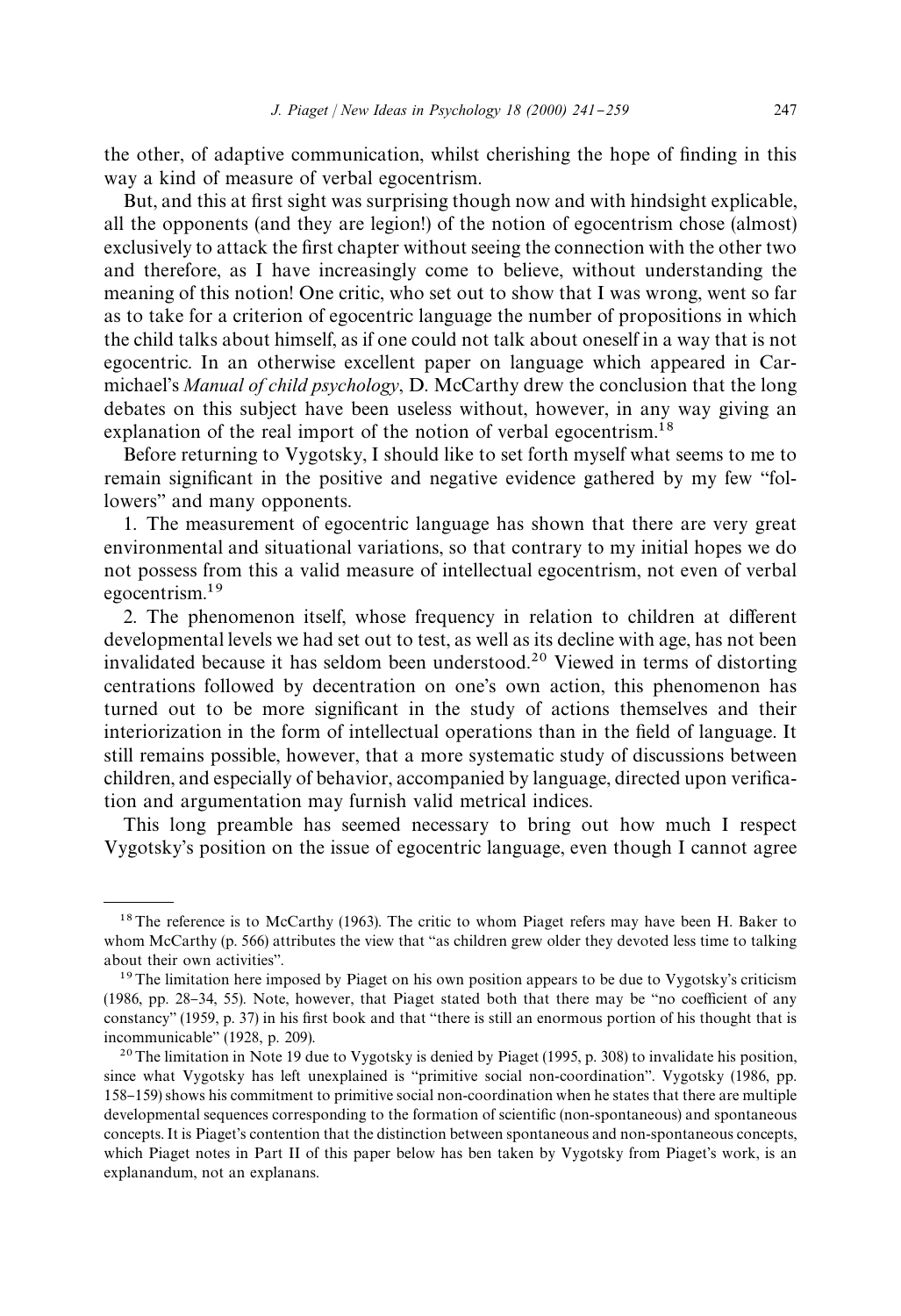with him on all points. First Vygotsky did realize that a real problem was involved, and not merely one of statistics. Second, he himself verified the facts in question, as opposed to suppressing them through measurement artefacts; his observations on the frequency of egocentric language in children when their actions meet with difficulties and on the decline of this type of language when interior language is constituted are of great interest. Third, he put forward the new hypothesis that ego-centric language is the point of departure for the interiorized language of the more developed subjects, specifying that interior language could serve both autistic ends and logical thinking. I find myself in complete agreement with these hypotheses. $2<sup>1</sup>$ 

On the other hand, what I think Vygotsky still failed to appreciate fully is egocentrism itself *qua* obstacle to the coordination of viewpoints and to cooperation. Vygotsky reproaches me correctly for not emphasizing sufficiently from the outset the functional aspect of these questions.<sup>22</sup> Granted, but I did emphasize this later on. In *The moral judgment of the child* I studied children's collective games (marbles, etc.) and found that children, before the age of seven years, do not know how to coordinate their rules during a game, so that each one plays for himself and all win at the same time without realizing that it is a "match". R.F. Nielsen, who studied collaborative activities (building together, etc.) found *in the field of action itself* all the characteristics which I have emphasized in relation to language.<sup>23</sup> Thus there exists a general phenomenon which it seems to me Vygotsky has neglected.

In short, when Vygotsky concludes that the early function of language is that of global communication and that this language later becomes differentiated into egocentric and "communicative" language, I believe I agree with him. But when he then maintains that these two forms of language are equally socialized and differ only in function. I cannot go along with him because the word *socialization* is then ambiguous: if an individual *A* mistakenly believes that an individual *B* thinks the way that *A* does, and if *A* fails to understand this difference between the two points of view, this is, to be sure, social behavior in the sense that there is contact between the two. But from the perspective of intellectual cooperation, such behavior is unadapted.<sup>24</sup> It is this perspective which bears upon the only problem which has concerned me but which does not seem to have interested Vygotsky.

In his fine study on twins, R. Zazzo formulates the problem clearly.<sup>25</sup> For him, the difficulty in the notion of "egocentric language" arises from a confusion of two meanings which he feels I should have separated: (a) language incapable of rational reciprocity and (b) language that is "not meant for others". But, from the standpoint of

<sup>&</sup>lt;sup>21</sup> The three claims to which Piaget commits himself are made by Vygotsky (1986, pp. 33, 35, 55, respectively).

 $22$  The reference is apparently to Vygotsky's (1986, pp. 55–56).

<sup>&</sup>lt;sup>23</sup> R. F. Nielsen. *La sociabilité chez l'enfant*, Delachaux et Niestlé.

<sup>24</sup>The distinction mentioned in Note 2 is relevant to *socialization*. Piaget has consistently stated that social experience is pervasive from the cradle to the grave, but this is not to say that all social experience is uniformly effective (1995; see pp. 278 and 88, respectively). A comparable claim is made about social intervention by Van de Veer and Valsiner (1994, p. 6).

<sup>25</sup> R. Zazzo. *Les jumeaux, le couple et la personne,* tome. II p. 399.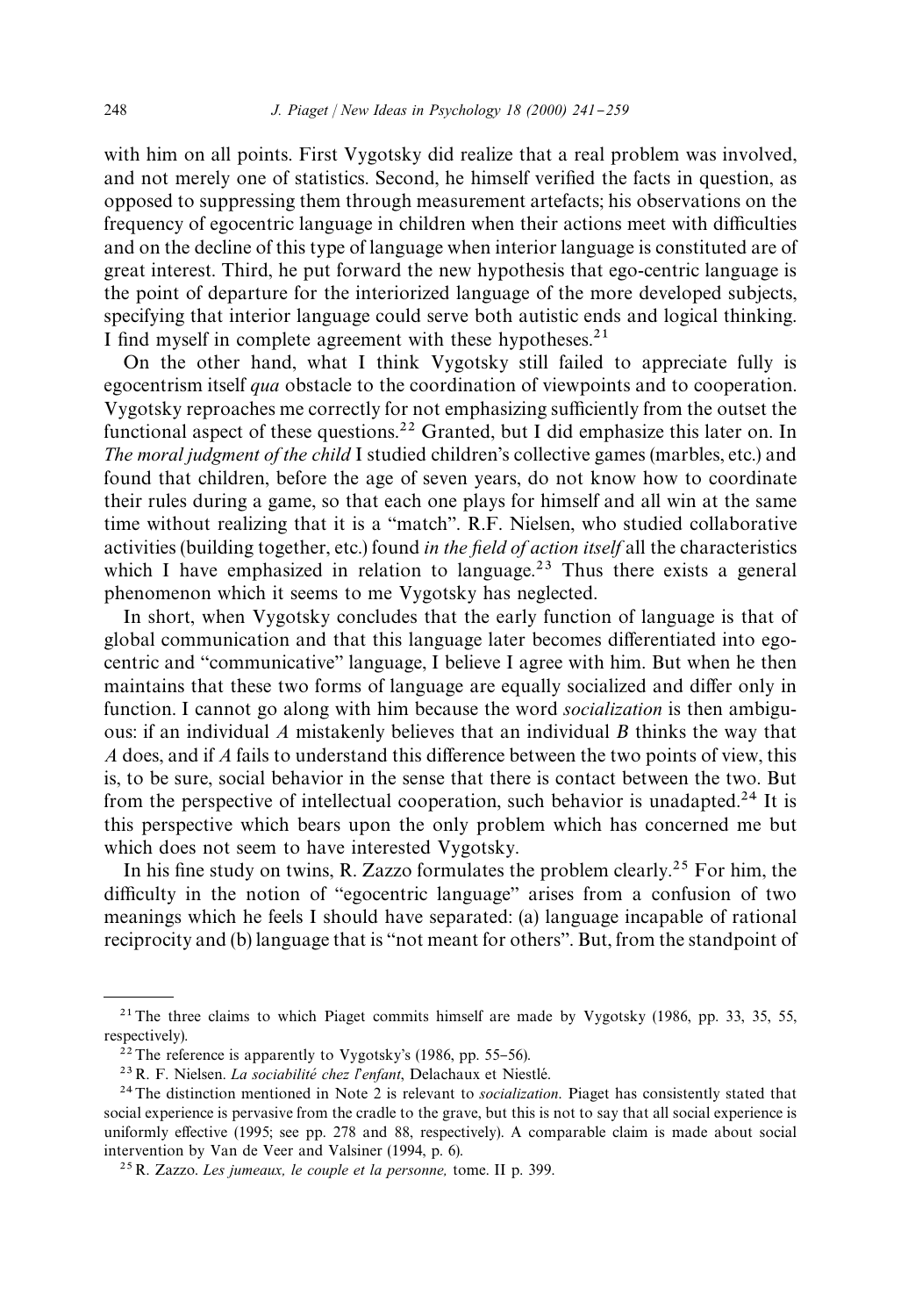the socialization of thought and intellectual cooperation (which alone interested me), this amounts precisely to the same thing! As far as I know, I have never spoken of language "not meant for other", which is quite ambiguous in that I have always recognized that the child thinks he is talking to others and making himself understood. My view is simply that in egocentric language the child talks *for himself* (in the sense in which is lecturer may speak "for" himself alone, even though he naturally intends his words of the audience). Zazzo, citing a passage of mine which is actually quite clear, answers me seriously that the child does not speak "for" himself but <sup>"</sup>according to" himself.<sup>26</sup> Granted! Let us replace "for himself" with "according to himself<sup>o</sup> in all of my writings. I still think this would change nothing in the only valid meaning of egocentrism: the absence of decentration in social relationships as well as in others. Moreover, my claim (and I will come to this at the end of this paper) is precisely that cooperation \* at the level of cognitiv relationships between individuals teaches us to speak "according to" others and not simply "according to" our own point of view.

#### PART II

My comments on the second part of Vygotsky's reflections on my work, in his Chapter 6, will be simpler, because I believe I am much more in agreement with him on these points and, mainly, because my later books, which he did not know, answer just the questions he raises, or most of them.

#### 3. Spontaneous concepts, school learning, and scientific concepts

It was a real joy for me to discover from Vygotsky's book the way in which he approves of my having distinguished, for study purposes, between "spontaneous" and "non-spontaneous" concepts one could have feared that a psychologist, intent on the problems of school learning much more than we are, might have tended to underestimate in spite of himself the contribution of continuous construction shown in the child's intellectual activity during development.<sup>27</sup> It is true that when Vygotsky later charges me with having over-emphasized this distinction, I said to myself at first that, really, he was taking away from me what he had just granted.28 But when he states his criticism more explicitly, saying that non-spontaneous concepts, too, receive an "imprint" of the child's mentality in the process of their acquisition and that an "interaction" of spontaneous and learned concepts must therefore be admitted, I once more felt in complete agreement with him.<sup>29</sup> There is in fact a complete misunder-

<sup>&</sup>lt;sup>26</sup> Pour (*for*) and *selon* (*according to*). The reference may be to Piaget (1959, p. 100). Note the pointed use of *for* as the first word of the second sentence in this paragraph.

 $27$  Vygotsky (1986, p. 152) commits himself to some version of the distinction drawn by Piaget.

<sup>28</sup>The reference is apparently to Vygotsky (1986, p. 154).

 $29$  The reference is apparently to Vygotsky (1986, p. 154).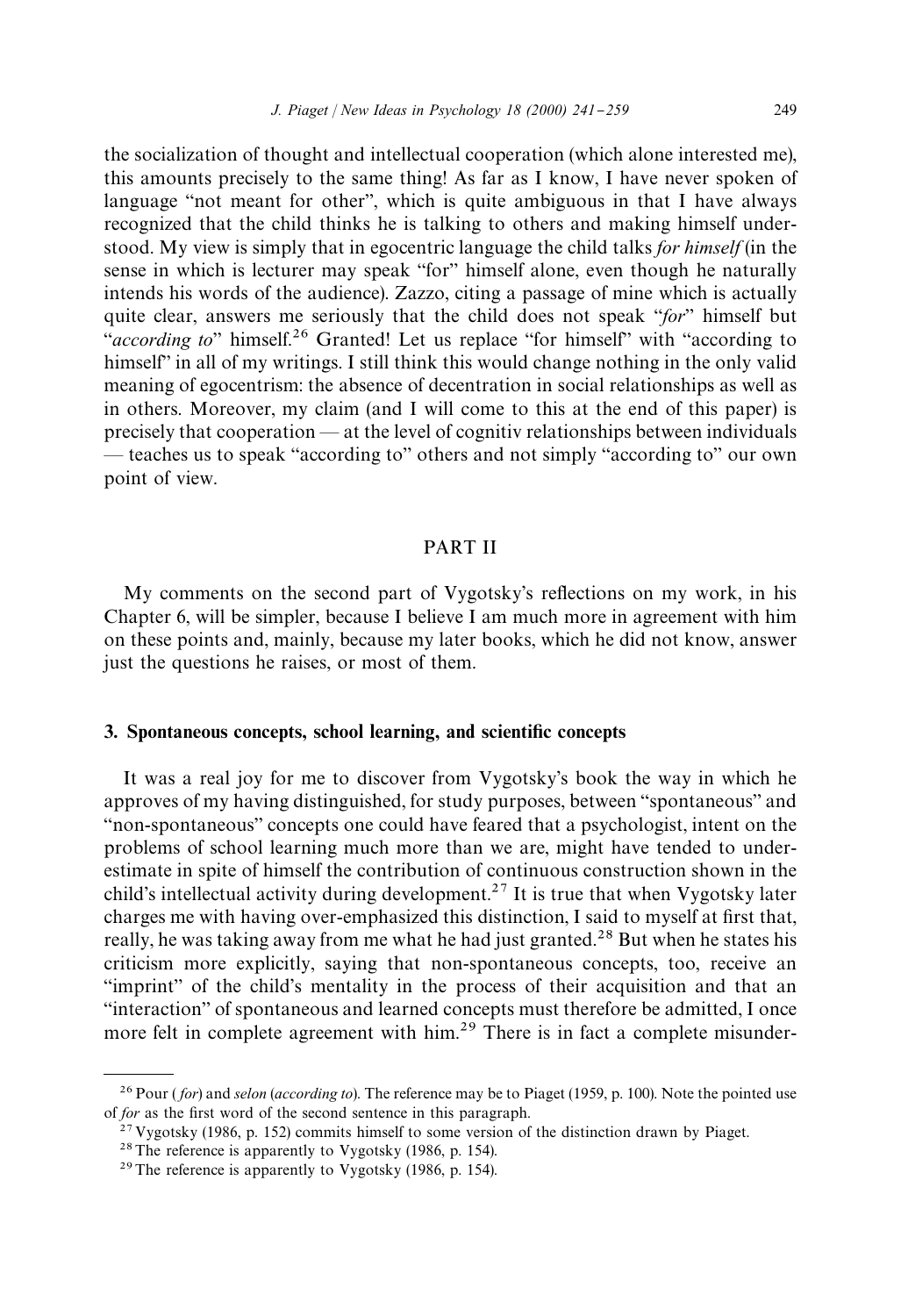standing on the part of Vygotsky when he thinks that from my point of view the child's spontaneous thought must be known at close quarters by educators so as to get to know better "the enemy to be beaten".<sup>30</sup> Yet in all of my strictly pedagogical writings, whether old or recent, I have on the contrary insisted that education could gain a great deal, much more than ordinary methods do at present, from a systematic utilization of the child's spontaneous intellectual development.<sup>31</sup>

But instead of discussing in the abstract these (few, though essential) points where Vygotsky seems to have understood neither my intentions nor my ideas, let us start with those that seem to me to reveal our fundamental agreement. Vygotsky concluded from his reflections on my earliest books no doubt without suspecting that this was exactly my research-program<sup>32</sup> (I already had in hand, before the publication of these books, as whole study in manuscript written in 1921 on the child's operations of numerical correspondence<sup>33</sup>), namely that the essential task of child psychology was to study the psychological formation of scientific concepts by following in sequence the process "before our eyes". Since that was my project, my works on *Language and thought, Judgment and reasoning*. *The child*'*s conception of the world*, etc. were to serve as no more than an introduction. In collaboration initially with A. Szeminska and especially with B. Inhelder, I later published a series of studies dealing expressly with the development of the concepts of number, physical quantity, movement, speed and time, space, chance, the induction of physical laws, and the logical structures of classes, relations and propositions  $-$  in short, with most of the fundamental scientific concepts.34

Let us see what these findings disclose about the basic questions concerning the relations between spontaneous development and school learning, questions over which Vygotsky believes he is in disagreement with me, though actually he differs with me only partly and not in the sense that he imagines but rather in the opposite sense.

As a specific example, let us take the teaching of geometry. In Geneva, in France, etc. such teaching has three characteristics: (1) it begins late, usually at about the age of 11, unlike arithmetic, which is taught from about the age of seven; (2) from the outset it is specifically geometrical or even metrical without first going though a qualitative phase in which spatial operations would be reduced to logical operations, applied to the continuum; (3) it follows the historical order of discovery  $-$  Euclidean geometry is taught first, projective geometry much later, and topology only at the end (at University). Yet it is well known that modern theoretical geometry takes its departure from topological structures, from which by parallel methods both projective

<sup>30</sup>The reference is apparently to Vygotsky (1986, p. 157).

<sup>31</sup>*Encyclope*& *die franc*7*aise*, article *Education nouvelle* and *Le droit a*% *l*'*e*& *ducation dans la collection des Droits de l'homme* (Unesco) respectively. [The former is translated as "The new methods" in Piaget (1970) and the latter as "The right to education" in Piaget (1976).]

<sup>&</sup>lt;sup>32</sup> Piaget's early views about the study of psychology are evident in his contribution to the Sainte-Croix 1922 conference. They are discussed by Smith (1993), Section 7) and by Vidal (1994, Chapter 8).

<sup>&</sup>lt;sup>33</sup> In fact, Piaget published two papers on children's thinking in 1921 and another in 1922 (see Smith *Necessary knowledge*, 1993). The former pair deal with children's understanding of transitivity and of class inclusion, whilst the latter 1922 paper deals with numerical understanding in children.

<sup>&</sup>lt;sup>34</sup> For a comprehensive inventory of these and similar texts, see Archives Jean Piaget (1989).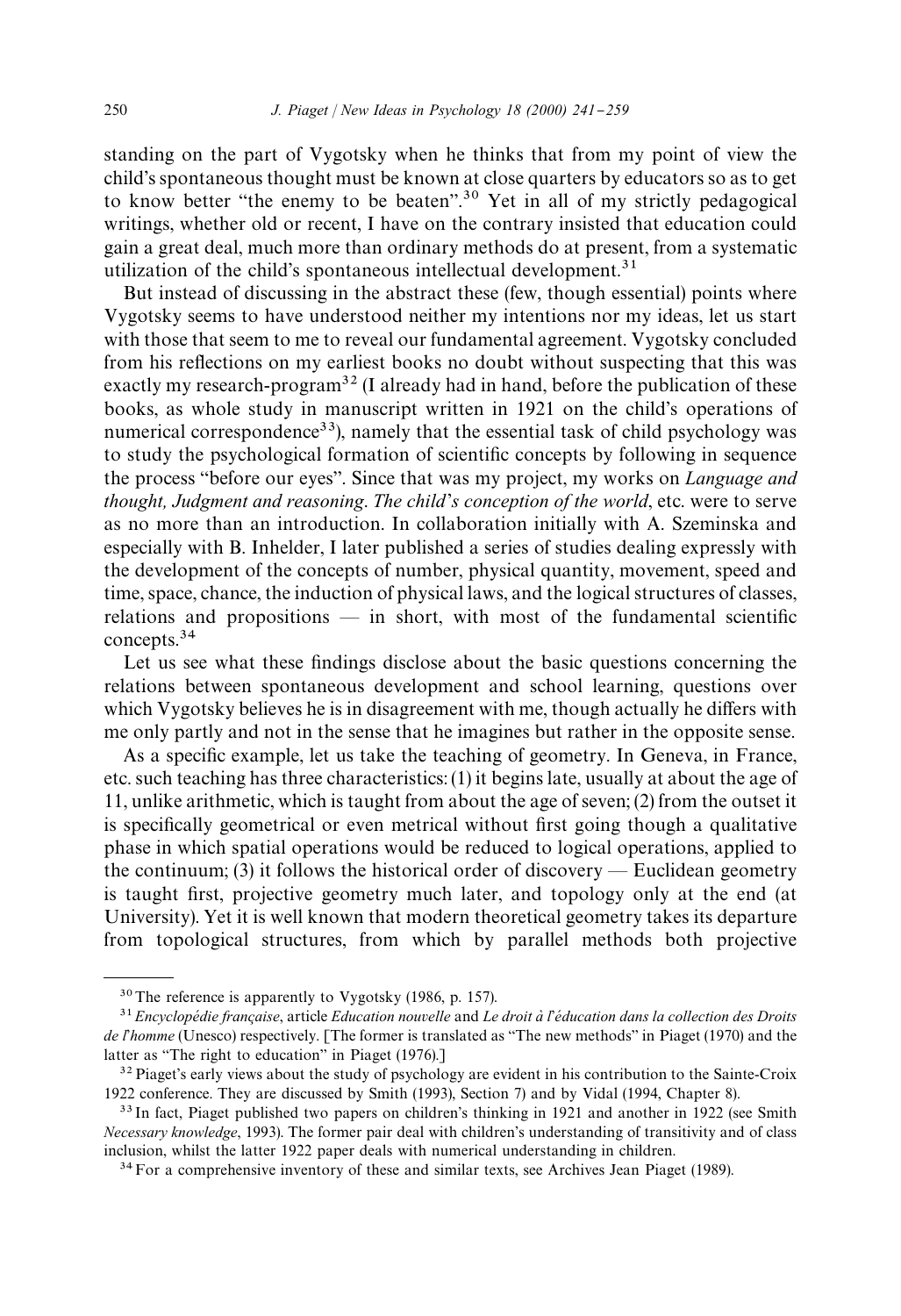structures and Euclidean structures can be derived. Moreover, it is known that theoretical geometry is based on logic, and finally there is an increasingly close connection between geometrical considerations and algebraic or numerical ones. If, as Vygotsky proposes, we now examine the development of geometrical operations in children,<sup>35</sup> we find that it takes a course much closer to the spirit of theoretical geometry than to that of traditional school teaching: (1) the child constructs his spatial operations at the same time as his numerical ones with mutual interaction (there is, in particular, a notable parallel between the construction of number and of the measurement of continuous quantity); (2) the child's first geometrical operations are essentially qualitative and entirely parallel to his logical operations (order, inclusion, etc.); (3) the first geometrical structures which the child discovers are essentially topological in nature, and it is from these that he builds up, but in a parallel fashion, elementary projective and Euclidean structures.

From such examples, which could be multiplied, it becomes easy to derive the answers to Vygotsky's criticisms. In the first place, he reproaches me for viewing school learning as not essentially related to the child's spontaneous development.<sup>36</sup> Yet, to my mind, it should be clear that it is not the child that should be blamed for the eventual conflicts, but the school, unaware as it is of the use it could make to pupils' spontaneous development which it should reinforce by satisfactory methods, and not inhibit spontaneous development, as it often does. In the second place, the main error made by Vygotsky in his interpretation of my work, in this domain, it that he believes that, for me, adult thought, after various compromises, gradually "replaces" child thought through some sort of "mechanical abolition" of the later.<sup>37</sup> Actually, today I am more often blamed for interpreting spontaneous development as tending of its own accord toward the logico-mathematical structures of the adult as its predetermined ideal.<sup>38</sup>

All this raises at least two problems, which Vygotsky formulates, but in the solution of which we differ somewhat. The first concerns the "interaction" of spontaneous and non-spontaneous concepts'.39 This interaction is more complex than Vygotsky claims. In some cases, what is transmitted through education is well assimilated by the child because it represents an extension of some spontaneous construction with consequential acceleration in development. But in other cases, educational transmission intervenes too early or too late, or in a manner that precludes assimilation

<sup>35</sup> See Piaget and Inhelder (1956) and Piaget et al. (1960).

 $36$  The reference is apparently to Vygotsky (1986, pp. 175-176, 186-197, 206-208).

<sup>&</sup>lt;sup>37</sup>The reference is apparently to Vygotsky (1986, p. 187).

<sup>&</sup>lt;sup>38</sup> Piaget has in mind a maturational interpretation according to which successive levels emerge spontaneously with advancing age during childhood in disregard of his own constructivist interpretation. Yet the latter interpretation is prominently as evident in Piaget's *Recherche* (1918) as in Piaget et al.'s *Morphisms and categories* (1992). Disregard of a constructivist interpretation in favor of a maturational interpretation is pervasive. A clear example is in Brainerd (1978) where Piaget's own preferred interpretation is stated to be 'minor' unlike Brainerd's preferred "maturational" interpretation which is accorded centerstage.

<sup>39</sup>The reference is apparently to Vygotsky (1986, p. 207).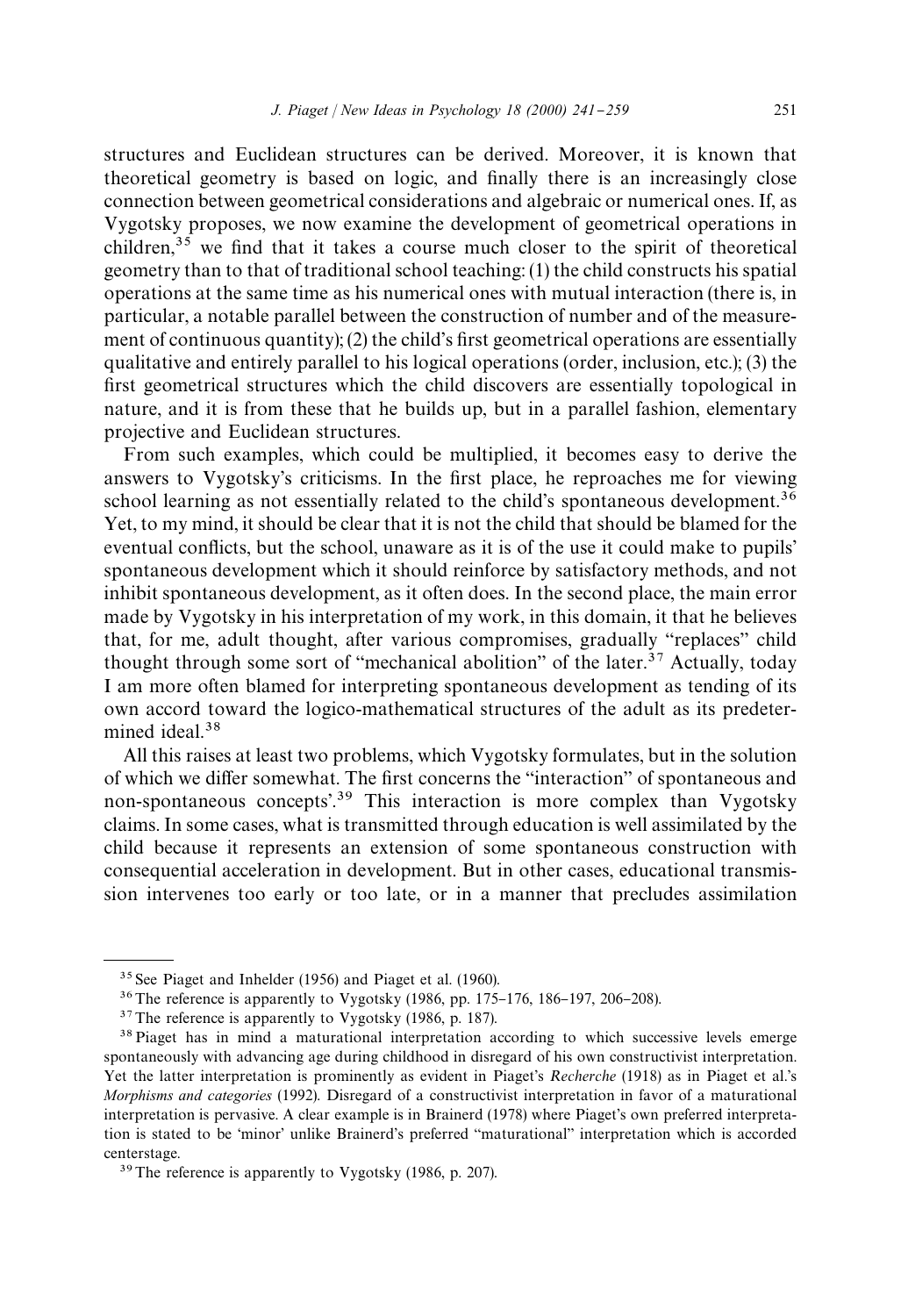because of a mismatch with spontaneous construction. In that case, the child's development is impeded, or even deflected into barrenness, as so often happens in the teaching of the exact sciences.40 Therefore, I do not believe, as Vygotsky seems to do, that new concepts, even at school level, are always acquired through adult didactic intervention. This may occur, but there is a much more productive form of instruction: the so-called "active" schools endeavour to create situations that, while not "spontaneous" in themselves, evoke spontaneous elaboration on the part of the child, if one manages both to spark his interest and to present the problem in such a way that it matches the structures he has already formed.<sup>41</sup>

The second problem which is really an extension of the first on a more general level, is the relation between spontaneous concepts and scientific notions as such. In Vygotsky's system, the "key" to this problem is that "scientific and spontaneous concepts start from different points but eventually meet".<sup>42</sup> On this point we are in complete agreement, if he means that a true meeting takes place between the sociogenesis of scientific notions (in the field of the history of science and in the transmission of knowledge from one generation to the next) and the psychogenesis of "spontaneous" structures (influenced, to be sure, by interaction with social, familial, scholastic, etc., contexts), and not simply that psychogenesis is entirely determined by the historical and ambient culture.<sup>43</sup> I think that in putting it thus I am not making Vygotsky say more than he did, since he admits that spontaneity makes some contribution to development. It remains now to clarify what that contribution is.

#### 4. Operations and generalization

It is on this question about the nature of spontaneous activities that there is perhaps some divergence between Vygotsky and myself, but this difference is merely an extension of the one we noted concerning egocentrism and the necessity for decentration to ensure progress in development.

With respect to the *décalage* in the onset of awareness, we are very much in agreement, except that Vygotsky does not believe that absence of awareness is a residue of egocentrism. Let us look at the solution he proposes: (1) the late development in the onset of awareness is simply the result of the well known "law" according to which the onset of awareness is simply the result of the well known "law" according to which the onset of awareness and control appear only at the end point of the development of function;  $(2)$  the onset of that awareness is at first limited to the

<sup>&</sup>lt;sup>40</sup> See also Piaget's "Twelfth Conversation" in Bringuier (1980).

 $41$  For discussion of "active learning" in the sense of intellectual activity, see Piaget (1970, p. 163). An interesting question arises about the extent to which Piaget's use of intervention is different from that due to Adey and Shayer (1994).

<sup>42</sup>The reference is apparently to Vygotsky (1986, p. 192).

<sup>&</sup>lt;sup>43</sup> See Piaget (1995, p. 92) for the major distinction between heteronomy due to social conformity (such as a chant *Ein Volk, ein Reich, ein Fuhrer*) and autonomy due to creative thought (such as mathematical proof than  $1 + 1 = 2$ ).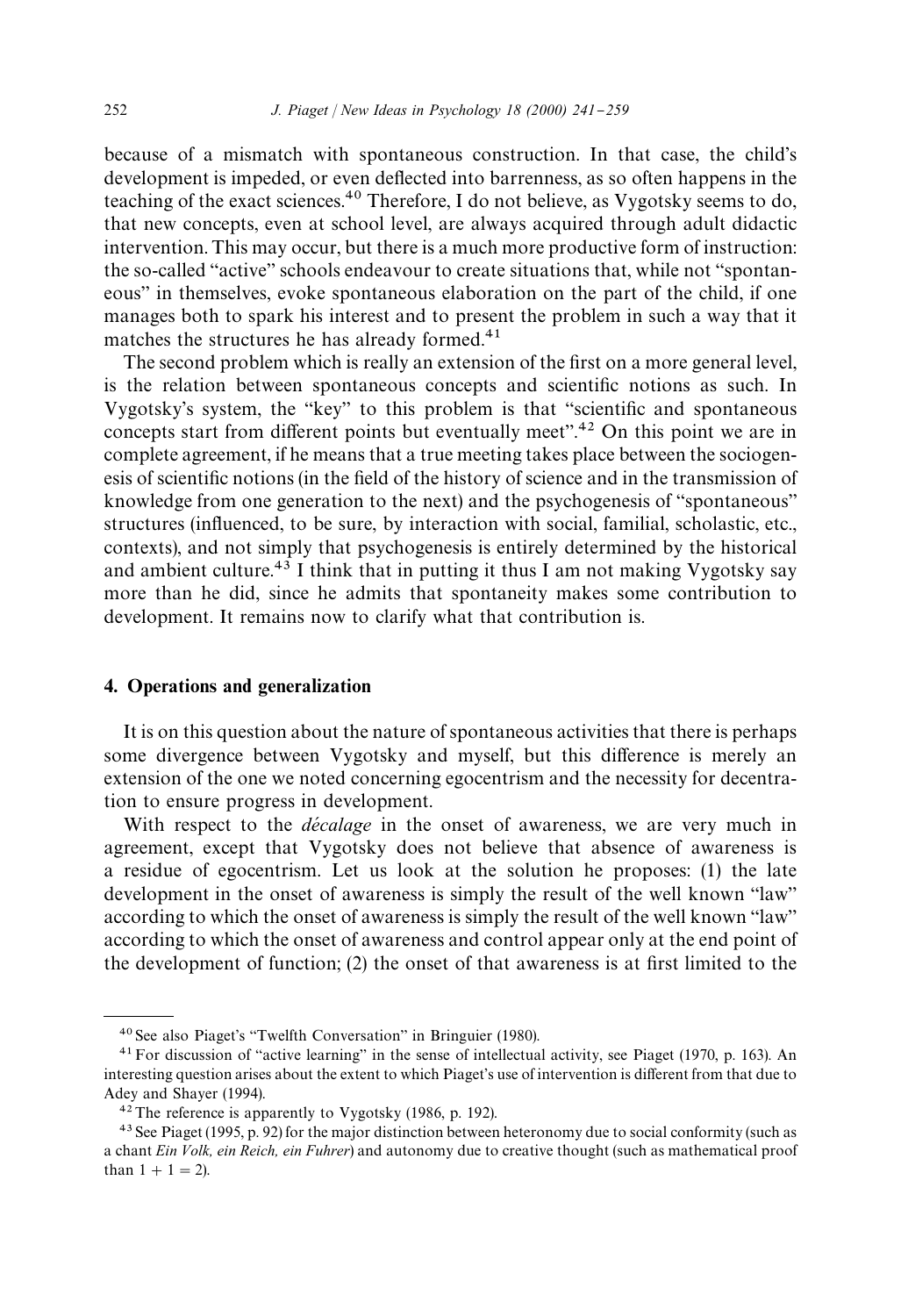results of actions and only later extends to "how", i.e. to operations.<sup>44</sup> Both assertions are entirely correct, but they merely state the facts without explaining them. Explanation begins when it is understood that a subject who is centered on his own actions has no reason for becoming aware of anything other than their results; decentration, on the other hand, in which an action is compared to other possible actions and particularly to those of other people, leads to an onset of awareness of "how" and to operations.45

This difference in perspective between a simple linear analysis like Vygotsky's and an analysis based on decentration is even more evident with respect to the principal motor of intellectual development. It seems that, on reading Vygotsky (though of course I do not know the rest of his work<sup>46</sup>), the principal factor is to be sought in the "generalization of perceptions", and that process is in itself sufficient to bring mental operations into consciousness. $47$  We, on the other hand, in the series of works mentioned above on the spontaneous development of scientific notions, have come to the view that the central factor is the very process of constructing operations *qua* interiorized actions becoming reversible and coordinating themselves into overarching structures subject to well-defined laws (whose variety is considerable). The progress of generalization is then nothing but the result of this elaboration of operational structures, and these structures derive not from perception but from action in its entirety.48

Vygotsky himself was close to such a solution when he held that syncretism, juxtaposition, insensibility to contradiction, and other characteristics of the developmental level which we call today "pre-operational" (rather than "pre-logical"), were due merely to "the lack of a system".<sup>49</sup> It is really the construction of systems which provides the deepest underlying characteristic of the child's attainment of levels of logical reasoning. But these "systems" are not simply the product of generalization: they are multiple and differentiated operational structures whose elaboration can today be followed in sequence.<sup>50</sup>

A small example of this difference in our points of view is provided by Vygotsky's comment on class inclusion.<sup>51</sup> In reading it, someone could say that the child

 $44$  The reference is apparently to Vygotsky (1986, pp. 162-170).

<sup>45</sup> See Piaget, *The grasp of consciousness* (1977) and *Success and understanding* (1978) for an elaboration of this claim. Instances of defective translation in both texts are discussed by Smith (1981), notably with respect to the title of the 1977 text.

<sup>46</sup> See Van de Veer and Valsiner (1991, 1994).

 $47$ The reference is apparently to Vygotsky (1986, pp. 203–204).

<sup>&</sup>lt;sup>48</sup> See Smith, "Introduction to *Sociological studies*" (Smith, 1995a, pp. 12–19). "The social construction of rational knowledge" (Smith, 1996) and "Universal knowledge" (Smith, 1995b) for discussion of the twin claims (i) knowledge develops from action and (ii) progress is marked by the formation of over-arching structures.

<sup>49</sup>The reference is apparently to Vygotsky (1986, p. 205). This list of properties of children's thinking has its basis in Piaget's *Judgment and reasoning in the child* (1928, Chapter 5).

<sup>&</sup>lt;sup>50</sup> Reading *structures* for *systems*, compare Piaget's remark: "it is therefore for the observer to find out whether structures do exist and to analyse them"  $(1973, p. 46)$ .

 $51$  The reference is apparently to Vygotsky (1986, p. 198).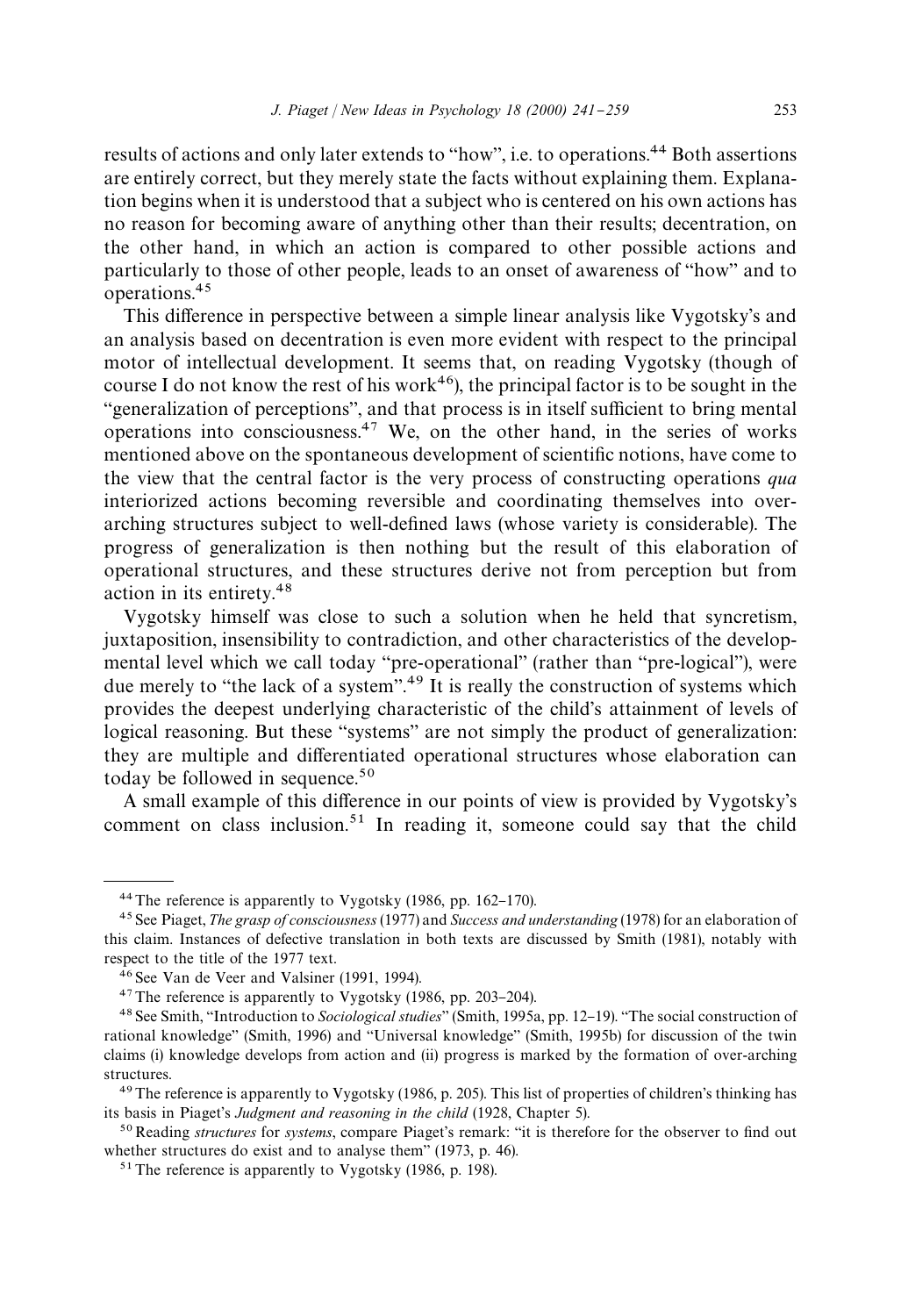discovers inclusion by a combination of generalization and learning: in learning to use the words *rose*, and then *flower*, the child first juxtaposes them, but it is sufficient to generate the generalization "all roses are flowers", and to discover that the converse is not true, to realize that the class of roses is included in the class of flowers. Having studied such problems at first hand,<sup>52</sup> we now know how much more complex the question is. Even if a child asserts that all roses are flowers and that not all flowers are roses, he is unable to conclude until reaching a certain level that there are more flowers than roses. To gain access to this inclusion extensionally, a child has to construct an operational system such that *A* (roses) + *A'* (non-rose flowers) = *B* (flowers) and such that  $A = B - A'$ , hence  $A < B$ . The reversibility of this system is a necessary condition of inclusion.

In have not discussed up to this point, in this commentary, the question of socialization as a condition of intellectual development, although Vygotsky raises it several times. In my present point of view, this question no longer arises for me in its past form because the focus on operations and decentration tied to the construction of operational structures puts the issue in a new light. All logical thought is socialized because it implies the possibility of communication between individuals. But such interpersonal exchange proceeds through correspondences, unions, intersections and reciprocities, which are still operations. Thus there is identity between these interindividual operation.<sup>53</sup> The conclusion to draw is therefore that operational structures which are spontaneously constructed during the course of intellectual development are in essence the structures of action coordination. Such coordinations are prior to the actions of individuals or to coordination between actions of different individuals, and so to cooperation.

## Translator's Note

[1] Most of Piaget's work was published initially in French (Archives Jean Piaget, 1989). The present paper has been one apparent exception since it was initially published in English, appearing as a separate pamphlet with a note (Piaget, 1962):

Comments on Vygotsky's critical remarks on *Language and thought of the child* and *Judgment and reasoning in the child.*

Professor Piaget wrote these comments after reading in manuscript Chapter 2 and excerpts from chapter 6 of Vygotsky's *Thought and language*. His

<sup>52</sup> See Piaget (1952a, Chapter 7) and Inhelder and Piaget (1964).

 $53$  A similar claim is made by Piaget (1995, p. 94): "a 'proposition' is by definition an act of communication at the same time as its communicative content contains an operation carried out by an individual: the grouping resulting from the equilibrium of individual operations and the grouping expressing exchange itself are constituted together, and are only two aspects of a single reality" (p. 94). Note that both such diverse philosophers as the Rationalist Immanuel Kant (see Korner, 1969, Chapter 12) and Positivist Rudolf Carnap (1967, Section 66) provide testimony to the acceptable nature of Piaget's position. See also Note 2 above.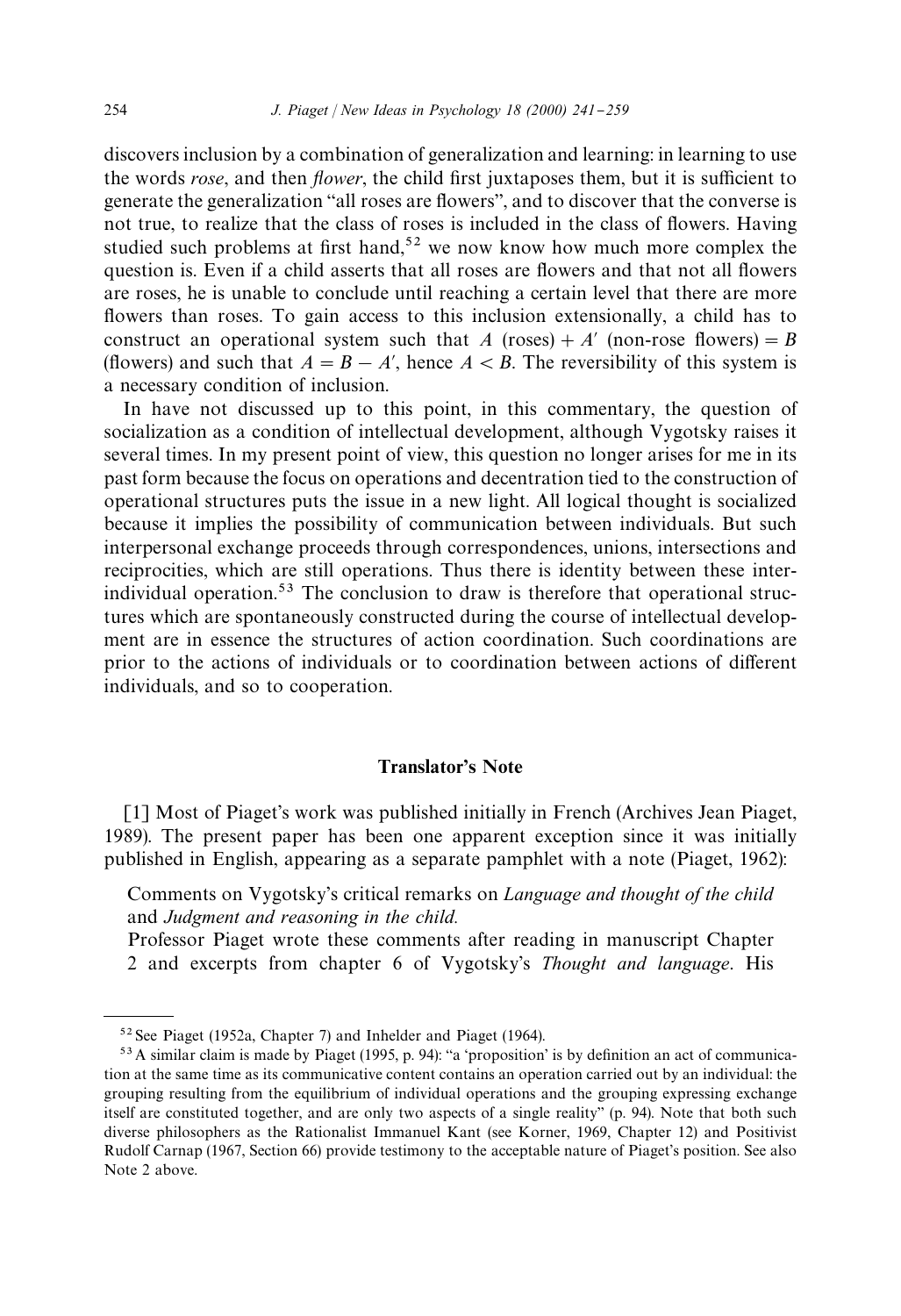comments were translated from the French by Dr Anne Persons; the translation was revised and edited by E. Hanfmann and G. Vakar.

MIT Press published Piaget's reply as a separate pamphlet, coinciding with the English publication of the first edition of Vygotsky's (1962) *Thought and language*. There are two points to notice. One is that Piaget's pamphlet was written in French, not English. The other is about Vygotsky's limited knowledge of Piaget's work, and equally Piaget's limited knowledge of the work of Vygotsky. In their Translators' Preface, Eugenia Hanfmann and Gertrude Vakar stated (Vygotsky, 1986, p. vii):

Of Piaget, Vygotsky knew only his first two books. In a separately published pamphlet\*, Piaget relates his development since the early 1930s to Vygotsky's work, with which he was not acquainted in detail until the present translation was made available to him (circa 1961)...\*Jean Piaget, Comments on Vygotsky's Critical Remarks, Cambridge, the MIT Press, 1962.

[2] Both Piaget's (1962) pamphlet and Vygotsky's (1962) text have been republished. The former was reprinted — in English — in a Genevan journal (Piaget, 1979). The second English edition of Vygotsky's (1986) text contained excerpts from Piaget's pamphlet. But these excerpts do not amount to the whole English  $-$  text. Further, they are excerpts from the 1962 English translation.

[3] In fact, a version of Piaget's original paper has been published in French (Piaget, 1985b), stating:

These "Comments", written in French by J. Piaget an translated into English by Anne Parsons, were published in English as an appendix to the first English editions of Vygotsky's book *Thought and language*. They were re-published, still in English, in the journal *Archives de Psychologie*, Editions: "Medecine et Hygiene", Geneve 1979, vol. XLVII, No. 183, pp. 237-249. There was a not to say: Professor Piaget wrote these comments after reading in manuscript chapter 2 and extracts from chapter 6 of Vygotsky's book. The "Comments" are published here for the first time in French, based on a typed copy made available to us by MIT Press. © MIT Press, Cambridge (USA). Piaget's footnotes are indicated by an asterisk (my translation).

[4] The present new translation is based on this French text. It has been made for several reasons:

#### (i) *Inaccessible text*

The first English version of Piaget's pamphlet was still-born, since it appeared as a pamphlet and not as a book. The justifiable interest in the work of Vygotsky had the consequence that Vygotsky's (1962) book was given almost complete precedence over Piaget's (1962) pamphlet. Further, Piaget's pamphlet has long been unobtainable and its republication (Piaget, 1979) was probably lost on angiophone developmentalists. Whilst the neglect of Piaget's reply to Vygotsky is understandable, it is hardly justifiable. The new translation is intended to improve access to Piaget's text.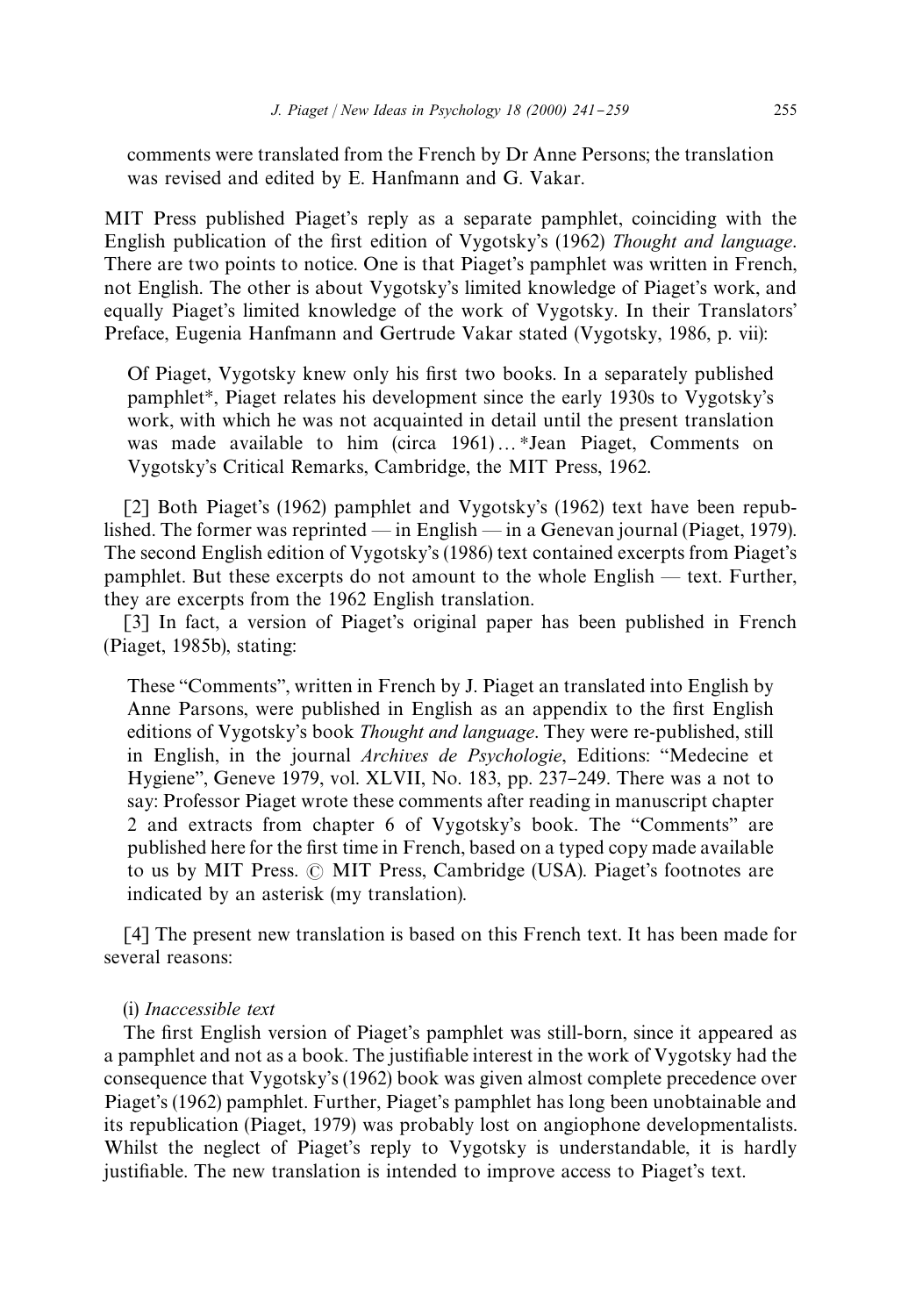## (ii) *Piaget on Vygotsky*

Vygotsky's criticisms of Piaget's work are well known  $-$  in fact, they are almost as well known as Piaget's reply is unknown. One consequence is the wide-spread belief that Vygotsky's criticisms are important and decisive, amounting to a refutation of Piaget's account of egocentrism. To be sure, Vygotsky's criticisms are important and Piaget acknowledges this in his reply to Vygotsky, and elsewhere (Piaget, 1995, chapter 9). Whether they are decisive criticisms is quite another matter. One aim of this new translation is to clarify certain issues which are likely to be relevant to the evaluation of this dispute.

(iii) *Piaget*'*s account of culture and society*

Many developmentalists are interested in Vygotsky's work on the grounds that Vygotsky has something to say about social and cultural issues over which Piaget is believed to have little or nothing to say. The recent publication of *Sociological studies* (piaget, 1995) could show that, notwithstanding the evident merits of Vygotsky's position, Piaget's own account is distinctive. The present translation is complementary to Piaget's (1995) account.

(iv) *Piaget* } <*ygotsky Centenary*

The centenary of the births of both Jeans Piaget (1896–1980) and Lev Vygotsky  $(1896–1934)$  is in 1996. Publication of the present translation is timely since it is directed upon the views of the two principal founders of developmental psychology.

## Translation Addendum: June 2000

The important distinction between the sense and meaning (reference) of a word was well known to Vygotsky (1994, pp. 239, 243, 318). Thus

(1) the victor at Jena

and

(2) the vanquished at Waterloo

are evidently different in sense and yet refer to one and the same man (Napoleon). The important question behind Vygotsky's (1994, p. 229) use of this example concerned the mechanism responsible for conceptual development, such as the advance in uses of language in the expression of both factual and logical relationships. This striking example is due to Husserl, no doubt due to the influence of Frege who used his own famous example

(3) the Morning Star

and

(4) the Evening Star

whose senses are different and yet whose reference is one and the sample planet Venus (both Husserl and Frege are discussed in Smith, Dockrell & Tomlinson, 1997,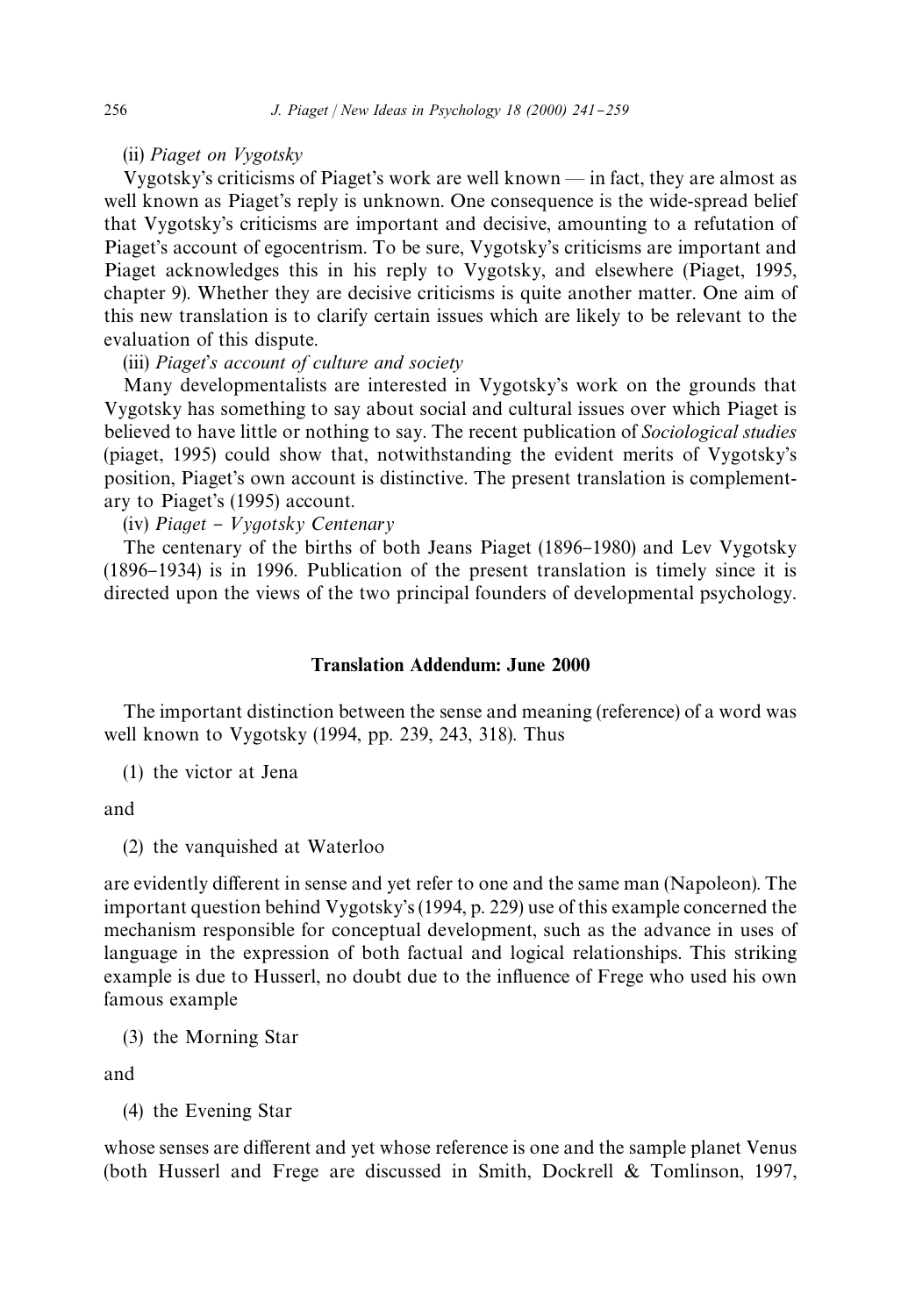pp.  $6-9$ ). The question asked by Vygotsky can be clarified through Frege's epistemology since Frege had pointed out that the "cognitive value" of

(5) The Morning Star is the Evening Star

which is presumably based on empirical (factual) discovery is different from the "cognitive value" of

(6) The Morning Star is the Morning Star

which is an analytic (logical) truth. Frege realised that all knowledge acquired by the human mind is mediated by human thinking. Frege regarded logic as the formal science of truth, which could serve to "break the power or the word over the human mind" (quoted in Smith, 1999b). It is at least arguable that Vygotsky  $(1994, p. 163)$  had a comparable view when he remarked on the "unity, but not the identity, of higher and lower psychological functions". Indeed, Vygotsky (1994, p. 166) cited with approval the distinction drawn in Goethe's *Faust* between

- $\bullet$  in the beginning was the word
- $\bullet$  in the beginning was the deed

The first is an allusion to the opening of John's gospel, and Vygotsky explicitly rejected this in its application to child psychology. Thus it was Vygotsky's view that action is the source of knowledge. And it is exactly this view which Piaget (1918, p. 116) had set out in his first book, *Recherche* (though see footnote 15 in this translation) in that "action combines facts and norms". As all the world knows, one of Piaget's main aims was also to show in his empirical studies, firstly, that language is not the source of knowledge and, secondly, that action is just such a source.

There is reasonable evidence that Piaget learned about the work of Frege whilst he was still a student at school and university in Neuchatel (Smith, 1999a). There are in fact a series of parallels between the (theoretical) epistemology of Frege and Piaget's developmental epistemology (Smith, 1999b, c) which are summarised in an AEIOU (autonomy, entailment, intersubjectivity, objectivity, universality) mnemonic. In the translation, autonomy is invoked in footnotes 20 and 43); entailment (modal knowledge) in footnote; intersubjectivity in footnote 2; objectivity is presupposed by footnote 34, and universality is presupposed in footnote 50. Using the model set out in *Recherche*, Piaget's account set out to chart the combination of psychological facts and epistemological norms in the development of knowledge.

Piaget and Vygotsky are widely recognised as giants of developmental psychology. Even so, Piaget regarded his work as a contribution to developmental (genetic) epistemology. And Vygotsky's work was evidently informed by epistemology, as the example above shows. An epistemological interpretation of their several contributions has yet to be systematically undertaken with special attention to cognitive development. This is quite an oversight. If "cognitive development" means anything, it means the development of knowledge. And epistemology is the theory of knowledge.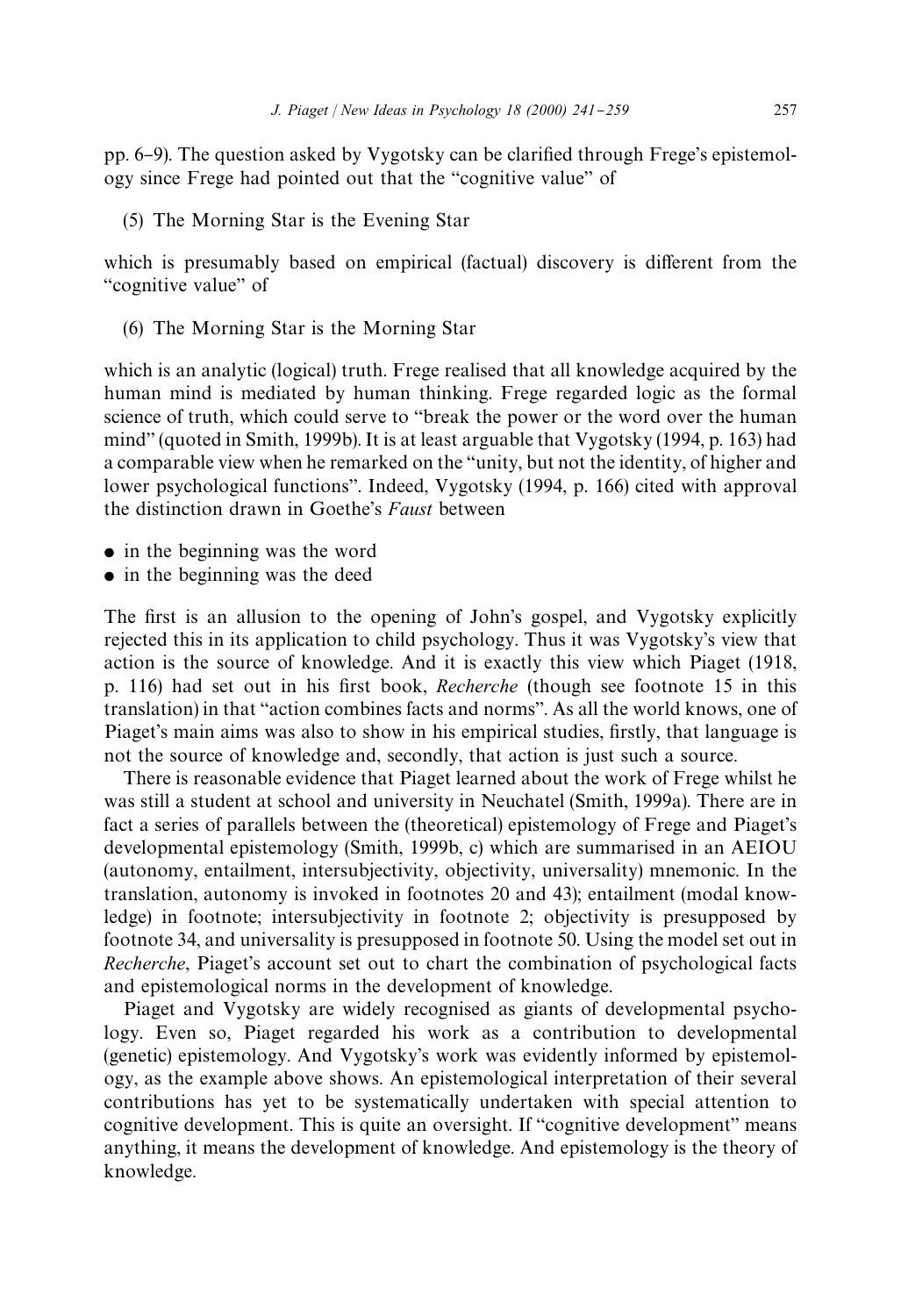## References

- Adey, P., & Shayer, M. (1994). *Really raising standards*. London: Routledge.
- Archives Jean Piaget (1989). *Bibliography Jean Piaget*. Geneva: Jean Piaget Archives Foundation.
- Bleuler, E. (1924). *Textbook of psychiatry*. London: Macmillan.
- Brainerd, C. (1978). The stage-question in cognitive-developmental theory. *The Behavioural and Brain Sciences*, 2, 173-182.
- Bringuier, J. C. (1980). *Conversations with Jean Piaget*. Chicago: University of Chicago Press.
- Carnap, R. (1967). *The logical structure of the world*. London: Routledge & Kegan Paul.
- Frege, G. (1967). The thought: A logical inquiry. In P. Strawson, *Philosophical logic* (pp. 17–38). Oxford: Oxford University Press.
- Freud, S. (1929). *Introductory lectures on psycho-analysis* (2nd ed). London: George Allen & Unwin.
- Inhelder, B., & Piaget, J. (1964). *The early growth of logic in the child*. London: Routledge & Kegan Paul. Korner, S. (1969). *Fundamental questions in philosophy*. London: Penguin Books.
- McCarthy, D. (1963). Language development in children. In L. Carmichael, *Manual of child psychology* 2nd ed. New York: Wiley.
- Pareto, V. (1963). *The mind in society*, 4 vols. New York: Dover.
- Piaget, J. (1918). *Recherche*. Lausanne: La Concorde.
- Piaget, J. (1922). Essai sur la multiplication logique et les débuts de la pensée formelle chez l'enfant. *Journal de psychologie normale et pathélogique, 19, 222-261.*
- Piaget, J. (1928). *Judgment and reasoning in the child*. London: Routledge & Kegan Paul.
- Piaget, J. (1947). *Avant Propos. Le Judgement et le reisonnement chez l'enfant* (3ème ed.). Lausanne: Delachaux et Niestlé.
- Piaget, J. (1952a). *The child*'*s conception of number*. London: Routledge & Kegan Paul.
- Piaget, J. (1952b). Autobiography. In E. Boring, *A history of psychology in autobiography*, vol. 4. Worcester, MA: Clark University Press.
- Piaget, J. (1953). *Origins of intelligence in the child*. London: Routledge & Kegan Paul.
- Piaget, J. (1959). *Language and thought of the child* (3rd ed.). London: Routledge & Kegan Paul.
- Piaget, J. (1960). The general problems of the psychobiological development of the child. In J. Tanner, & B. Inhelder, *Discussions on child development*, vol. 4. London: Tavistock.
- Piaget, J. (1962). *Comments on Vygotsky*'*s critical remarks on Language and thought of the child and Judgment and reasoning in the child*. Cambridge, MA: MIT Press.
- Piaget, J. (1969). *The mechanisms of perception*. London: Routledge & Kegan Paul.
- Piaget, J. (1970). *Science of education and the psychology of the child*. London: Longman.
- Piaget, J. (1973). *Main trends in psychology*. London: George Allen & Unwin.
- Piaget, J. (1976). *To understand is to invent*. London: Penguin Books.
- Piaget, J. (1977). *The grasp of consciousness*. London: Routledge & Kegan Paul.
- Piaget, J. (1978). *Success and understanding*. London: Routledge & Kegan Paul.
- Piaget, J. (1979). Comments on Vygotsky's critical remarks on Language and thought of the child and Judgment an reasoning in the child. Archives de Psychologie, 47, 237-249.
- Piaget, J. (1981). *Intelligence and affectivity*. Palo Alto, CA: Annual Reviews.
- Piaget, J. (1985a). *Equilibration of cognitive structures*. Chicago: University of Chicago Press.
- Piaget, J. (1985b). Commentaire sur les remarques critiques de Vygotsky concernant le *Langage et la pensée chez l*'*enfant* et le *Judgement et le reisonnement chez l*'*enfant*. In L. S. Vygotski, *Pense*& *e et langage*. Paris: Messidor/Editions Sociales.
- Piaget, J. (1995). *Sociological studies* (L. Smith, *et al*., trans.). London: Routledge.
- Piaget, J., & Garcia, R. (1989). *Psychogenesis and the history of science*. New York: Columbia University Press.
- Piaget, J., Henriques, G., & Ascher, E. (1992). *Morphisms and categories*. Hillsdale, NJ: Erlbaum Associates.
- Piaget, J., & Inhelder, B. (1956). *The child*'*s conception of space*. London: Routledge & Kegan Paul.
- Piaget, J., Inhelder, B., & Szeminska, A. (1960). *The child*'*s conception of geometry*. London: Routledge & Kegan Paul.
- Rousseau, J. J. (1974). *Emile*. London: Dent.
- Smith, L. (1981). Piaget mistranslated. *Bulletin of the British Psychological Society*, 34, 1–3.